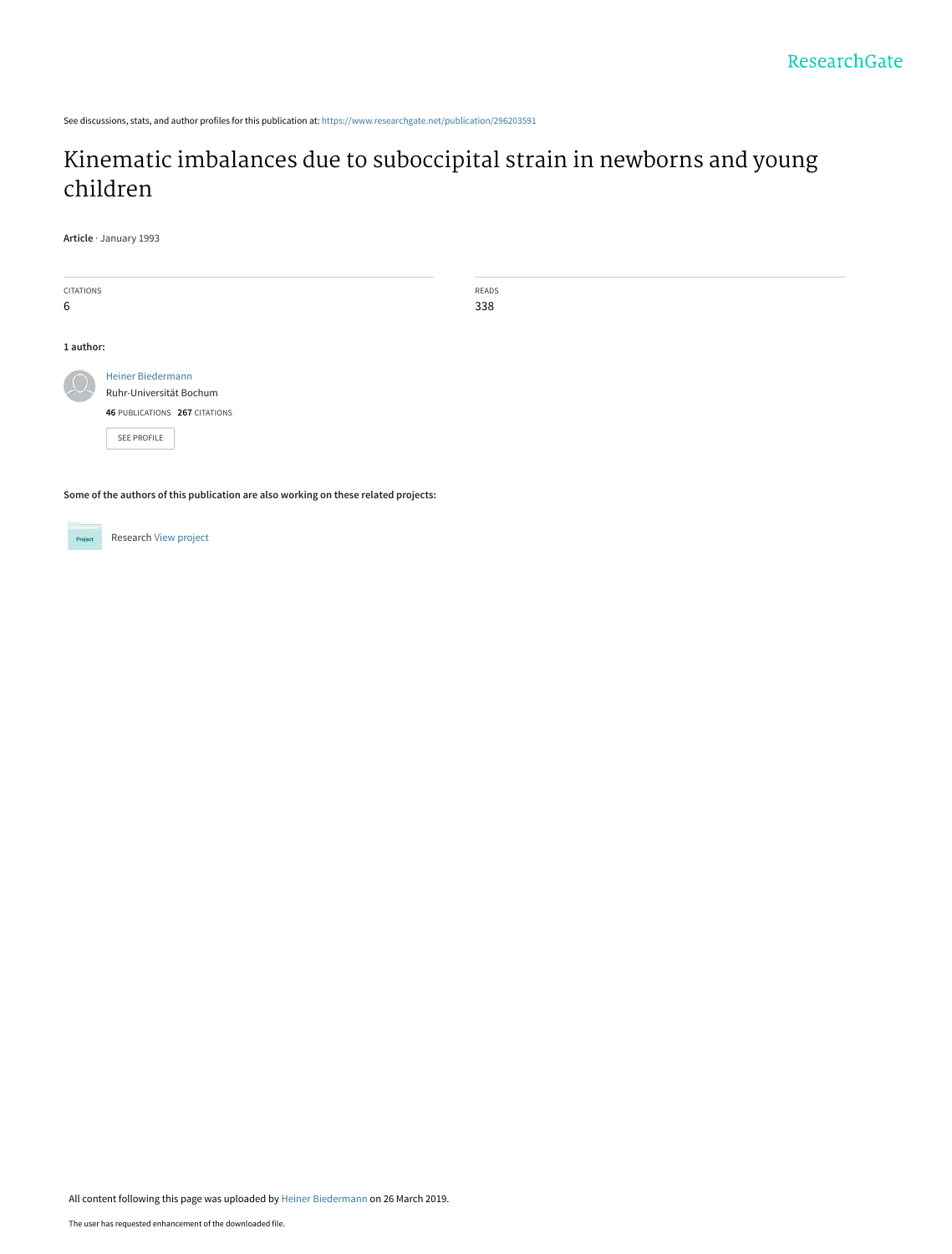# MANUAL THERAPY IN CHILDREN: PROPOSALS FOR AN ETIOLOGIC MODEL

Heiner Biedermann, MD<sup>a</sup>

anual therapy in children (MTC) is receiving greater attention. Several monographs and reviews deal with this subject<sup>1-4</sup>. Although these publications cover the field from the viewpoint of a classic greater attention. Several monographs and reviews deal with this subject<sup>1-4</sup>. Although these pediatric approach, discussing which diagnoses of pediatric medicine might be successfully treated by MTC, they do not furnish an independent concept for the functional disorders that we see in these children.

This article proposes such a framework through a model: the kinematic imbalances due to suboccipital strain (KISS) concept. This concept groups the symptoms and signs associated with functional disorders of the cervical spine into an entity linked to easily recognizable clinical situations. By using this concept as a term in the communication with other caregivers of infants and children, we may be able to improve the contact between pediatricians and specialists of MTC, thus facilitating the identification of those cases where the use of MTC will be most useful. The definition of a functional disorder that is caused primarily vertebrogenically enables pediatricians, physiotherapists, speech therapists, and others who address infants and schoolchildren to widen their scope of available therapeu[tic](#page-13-0) options and to include the "functional approach"<sup>5</sup> in their therapeutic considerations.

The emphasis of this article is to present the clinical picture and some background information pertaining to the causes and course of KISS and to present a manipulation technique.

THE SPECIAL SITUATION DURING THE FIRST YEAR

Newborn infants are different from adults or even older children in many ways. With a brain weight of  $\pm 400$  g at bir[th](#page-13-0) (rapidly increasing to  $\pm 1000$  g at 1 year),<sup>6</sup> the central nervous system (CNS) of a newborn is small and light. Moreover, its most "human" parts, the prefrontal areas, are not yet myelinated a[nd](#page-13-0) thus unable to function properly before 2 years of age<sup>7</sup> and develop until the end of the teenage years.

Paper submitted January 10, 2004; in revised form December 10, 2004.

J Manipulative Physiol Ther 2005;28:211.e1-211.e15.

0161-4754/2005/\$30.00+0

doi:10.1016/j.jmpt.2005.02.011

But even myelinization does not automatically implicate complex capabilities, as several crude yet convincing tests indicate. The electroencephalogram of a newborn, if derived from the scalp of an adult would be considered<sup>[8](#page-13-0)</sup> "...sufficiently abnormal to indicate imminent demise." The metabolic rate at this stage is low.<sup>9</sup> After birth, most of the activities of the newborn are [governe](#page-13-0)d by spinal and cerebellar reflexes. These primitive and unconditional reactions are gradually replaced by more complex patterns, parallel to the ripening of the pyramidal tracts and other structures of the suprapontine areas of the CNS. $^{10,11}$  $^{10,11}$  $^{10,11}$ 

The differentiation of the fine structures of the CNS depends on and is modified by external stimuli on various levels. These influences commence before birth and are documented on the nutritional<sup>[12](#page-13-0)</sup> and acou[stic](#page-13-0)<sup>13</sup> level. Before birth, mothers report marked differences regarding the movement patterns of their babies and they are able to trace these patterns to distinctive events, that is, special food they ate or activities the mothers are performing at a given moment.<sup>[13](#page-13-0)</sup>

There seems to be a correlation between infants which are "lazy" during pregnancy and those infants which di[splay](#page-13-0) postural or behavioral problems during the first months.<sup>14</sup> These children show postural stereotypes with a fixed lateral bend of the spine or a preference of hyperextension. In most cases these phenomena seem to be limited to a rather short period. Thus, it is not surprising that these cases are regarded as basically self-limiting and not in need of a specific therapy. Some papers dealing with colic hint a "difference in state regulation and control in infants with colic<sup>"15</sup> [an](#page-13-0)d mention functional neurologic disorde[rs](#page-13-0)<sup>16</sup> in these children, whereas other factors like nutrition or allergies are mostly exclude[d.](#page-13-0)<sup>17</sup>

We should be aware that the infant's development, and primarily its acquisition of neuromotor competences, is intimately connected to the optimal functioning of its interface with the external world. The performance of this system depends on a multitude of components, which are beyond our influence. A few of them are accessible to therapy and one of these is the "spinal engine".<sup>18</sup> [At](#page-13-0) that stage of ontogeny, an important component of this engine is the upper cervical area.

THE BIOMECHANICS OF THE OCCIPITO-CERVICAL JUNCTION IN NEWBORN

Functional magnetic resonance imaging (MRI) and other tools improved our understanding of the working conditions

<sup>&</sup>lt;sup>a</sup>Surgeon, private practice, European Workgroup for Manual Medicine, Köln, Germany.

Sources of support: none.

Submit requests for reprints to: Heiner Biederman, MD, Victor-Jacobslei 18, B-2600 Antwerpen (e-mail: hbie@manmed.org).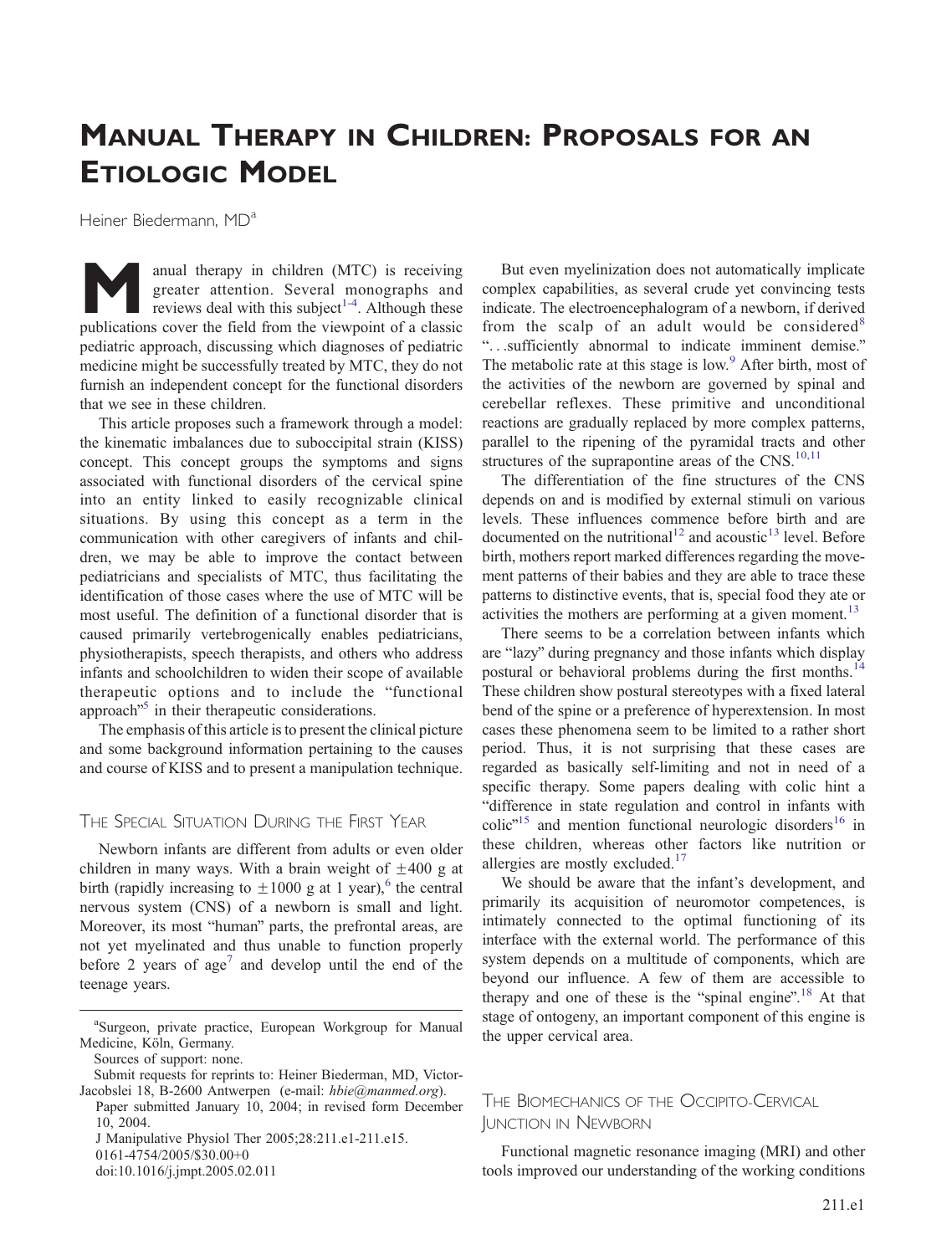

Fig 1. The frontal angle of C0/C1. In children it is not easy to measure this angle because the cartilaginous tissue is much thicker during the first years.



Fig 2. This 6-month-old infant boy has joint planes that are nearly horizontal, something common during the first year of life.

of the developing CNS in the last decade. Another area where these differences between adults and newborn are important is the development of the suboccipital structures during the first year. These anatomic details can be examined by conventional radiographs that are taken routinely before any treatment of the cervical spine. Our archive of radiographs of newborn and small children (more than 12,000 cases) made it possible to look at some of the data provided by authors who did not have access to our data.[19](#page-13-0) One example is the frontal and sagittal angle of the suboccipital joints, that is, the orientation of the condyleatlas junction (Figs 1-3).

We examined a sample of more than 1000 radiographs and found that the almost horizontal orientation of the frontal angle C0-C1 decreases rapidly during the first year of life.<sup>19</sup> [At](#page-13-0) the age of 11 years the adult configuration is almost attained. As the sagittal angle shows, a comparable trend from an initially shallow configuration to a steeper angle restricts the movement of the structures involved. This crucial region is much less protected against excessive mobility during the first months and years.



Fig 3. The saggittal angle  $C_0/C_1$ . The saggittal plane shows development similar to the frontal plane. Here the angle decreases from 36 $\degree$  to 28 $\degree$ , restricting the range of motion.

Two other aspects of the infant's biomechanics confound this situation. The head occupies a larger percentage of the newborn body and the muscles maintaining active control of the connection between head and trunk are weaker than they are later in life.

Three aspects combine to render the suboccipital region vulnerable during the first months: (1) insufficient articular restriction of movements between occipital condyles and the atlas; (2) insufficient active (muscular) fixation between head and trunk; and (3) undeveloped neuromotor control of these structures.

These findings complemented the importance of this area for the proprioceptive control of the entire body and its influence on the sensory integration of the acoustic and optical system. If the newborn does not achieve control over the active positioning of its head it cannot orient its eyes toward a source of interest and acoustic focusing is at least more complicated, if not impossible. The suboccipital region is set apart from other areas of proprioception, and even more so in small children.

## THE TRAUMA OF BIRTH

Studying the strain exerted on the suboccipital structures during birth, one may be astounded that no lasting injuries are caused. We tend to forget how dangerous these few centimeters are. $20,21$  General anesthesia and modern pharmacology provide us with tools to overcome most of the problems mother and child may face during birth. But one should not forget that the older obstetric literature was filled with gruesome procedures to dismember the fetus in utero if the normal birth had not succeeded.

Before the use of general anesthesia and antiseptics, a cesarean delivery almost inevitably led to the death of the mother and was therefore extremely rare. Today, use and abuse of cesarean deliveries are discussed controversially and in some clinics a third of the births are by cesarean delivery.[22-24](#page-13-0) From our viewpoint as specialists of functional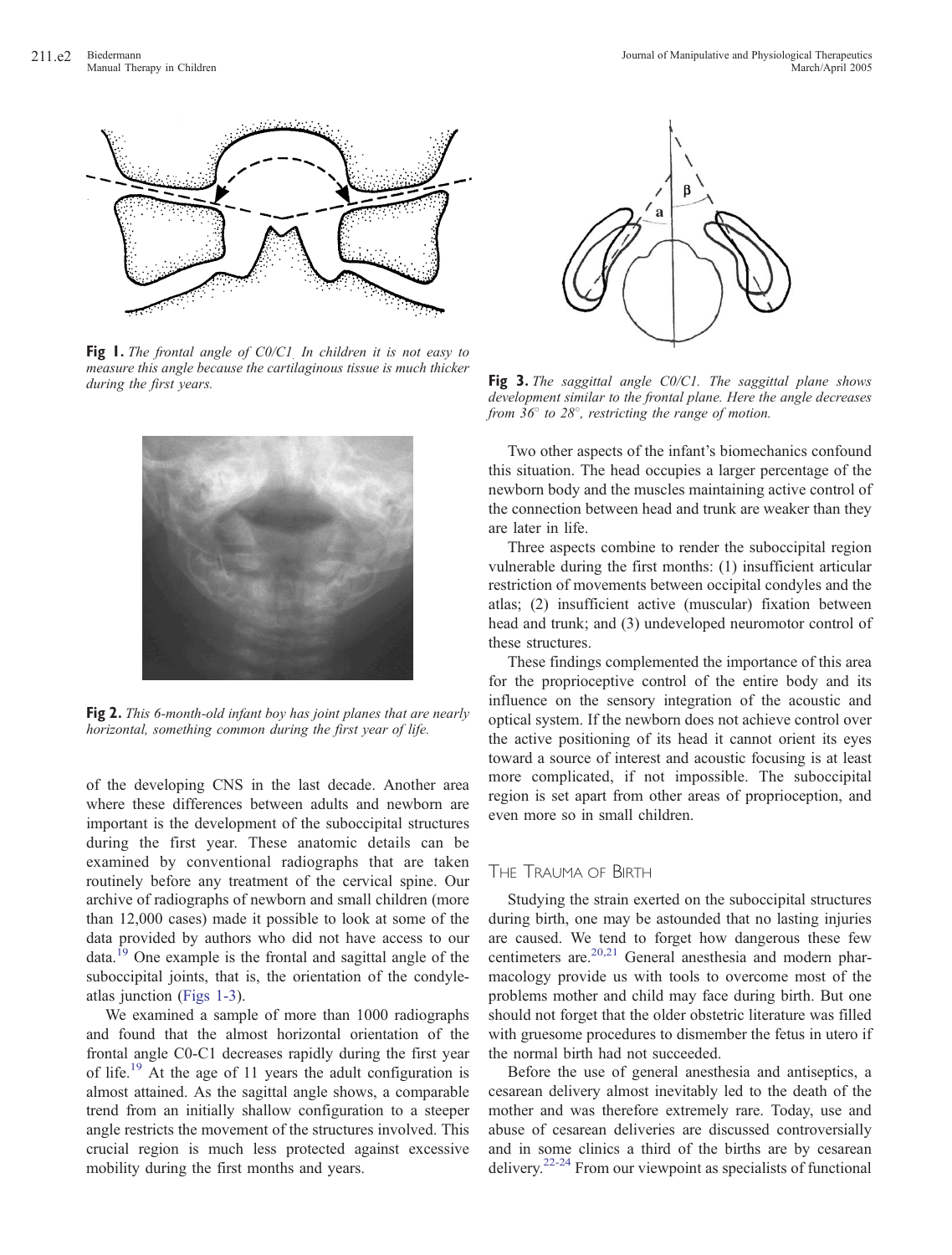Biedermann Manual Therapy in Children 211.e3

disorders of the vertebral spine, the advantages of a broad indication for a cesarean delivery seem obvious.

In research done in the Netherlands, healthy newborns were examined routinely after birth and a noticeable amount of intracerebral lesions were found.<sup>[25](#page-13-0)</sup> In our studies, infants born by cesarean delivery are underrepresented, and even more so if one excludes from this group the breech position, a frequent indication for a cesarean delivery.

A cesarean delivery is no guarantee that the cervical spine was not mechanically strained. Depending on the length of the abdominal incision and the urgency of the operation, the child may have been pulled out forcefully. In most cases the cesarean delivery is at least less demanding on the suboccipital structures than a vaginal delivery.

Phylogenetically, there are 2 main problems regarding the delivery mechanism of the fetus. Firstly, the bipedal gait necessitates a profound alteration of the pelvis. Its function in quadrupeds implies an open and oval construction, connecting the hind member with the vertebral spine at an angle of about  $90^\circ$ ; this leaves ample space for the delivery of the fetus. With the upright posture of the trunk the pelvis had to be closed as much as possible to carry the intraabdominal structures and the ilium had to be bent outward to make room for the gluteal group. These muscles have a different working angle once the trunk sits on top of the hind leg and not in front of it.<sup>[18,26,27](#page-13-0)</sup> The birth channel is in direct contradiction to these constructive principles as the fetus has to pass through this now much smaller aperture. This is one of the reasons why the sexual dimorphism of the pelvis is bigger in human beings than in any other group of mammals.<sup>[28](#page-13-0)</sup>

Another constructive problem adds to this dilemma: the acquisition that upright posture as consequence the femurospinal angle of roughly  $90^\circ$  has to be enlarged to almost  $180^\circ$ and beyond. This is achieved by redesigning the lumbosacral junction and it leads to the almost angular promontorium<sup>[29](#page-13-0)</sup> that is a uniquely human achievement and another obstacle for the fetus. No other region of the human musculoskeletal system has such a big interindivid[ual](#page-13-0) variability as the sacrum and its neighboring structures.<sup>30</sup> Obstetricians were among the first to analyze the pelvic archit[ecture](#page-13-0) and its consequences for things such as low back pain. $31$ 

The design of the pelvis to adapt it to its role in bipedal posture is one problem aggravating the situation of the fetus on its way into the world. The second aspect is almost as important and is similar to the constructive dilemma at the caudal pole of the vertebral spine.

In quadrupeds the orientation of the skull (visual axis) is approximately an extension of the vertebral axis. The vertical positioning of the trunk makes it necessary to align the visual axis with the horizon. In most animals who assume a vertical position only for a limited period this is achieved by a lordosis of the cervical spine (eg, bears, prairie dogs,  $\text{etc.}$ <sup>[28](#page-13-0)</sup> and no further adaptation of the cranial structures ensues.

The evolution of human beings took a different path. Here, the realignment of the visual field with the horizon was accomplished by an angulation between the upper cervical spine and the craniofacial region. The result of this complicated development was a wider base for the neocranium and an angle of  $\pm 90^{\circ}$  between the orientation of the vertebral spine and the visual axis. One of the side effects of this new relationship between head and spine was the change of the birth mechanism; whereas in most mammals the facial part of the skull is delivered first, in human beings the dome of the skull is the initial structure to enter the birth can[al.](#page-13-0) $32$ 

The main diameter of the head lies in the sagittal plane, that of the trunk in a frontal orientation. The 2 redesigns of the vertebral poles interact to produce a complicated birth mechanism. The construction of the lower pelvis leads to a semicircular trajectory for the fetus. As the main diameters of head and trunk have to be aligned during delivery, a  $90^\circ$  angle between the two is established while traversing the lower pelvis. This leads to a necessarily asymmetrical positioning of the occipito-cervical junction, which cannot be reversed during the entire delivery.

Studies of the intracranial structures of apparently healthy newborns showed a high percentage of signs of microtrauma of brain stem tissues in the periventricular areas.<sup>[33](#page-13-0)</sup> It seems probable that the exposed structures of the occipito-cervical junction suffer at least as much as the craniu[m.](#page-13-0)<sup>34</sup> Wischnik et [al](#page-13-0)<sup>35</sup> have shown this in experimental studies of the biomechanics of delivery, as have others.<sup>[36](#page-13-0)</sup> The injury of the intracranial and subcranial structures is thus the rule, not the exception. The ability of most newborns to overcome and repair these lesions shows the enormous capacity of the not yet fully developed brain to cope with trauma at this stage.

The optimal development of the brain, which persists well beyond the 16th year,  $\frac{10,37}{9}$  $\frac{10,37}{9}$  $\frac{10,37}{9}$  depends on adequate and consistent sensory input. The importance of proprioceptive unbalances for the efficient repair of cerebral lesions becomes evident.

## VERTICALIZATION

Around 1 year of age, an important transition period occurs. The child pulls himself up, struggles to stand on 2 legs, and finally does his first steps. All movement and sensorimotor development interacts with and fights against gravity. The importance of this transition from the 2 dimensional "way of life" into the third dimension is still widely underestimated. We should consider this transition as an important expansion of the possibilities of the developing child, in connection with all the instabilities that accompany any newly acquired degree of freedom. Before these options can be put to use the child must master the instability of keeping the spine upright. To a major extent this means that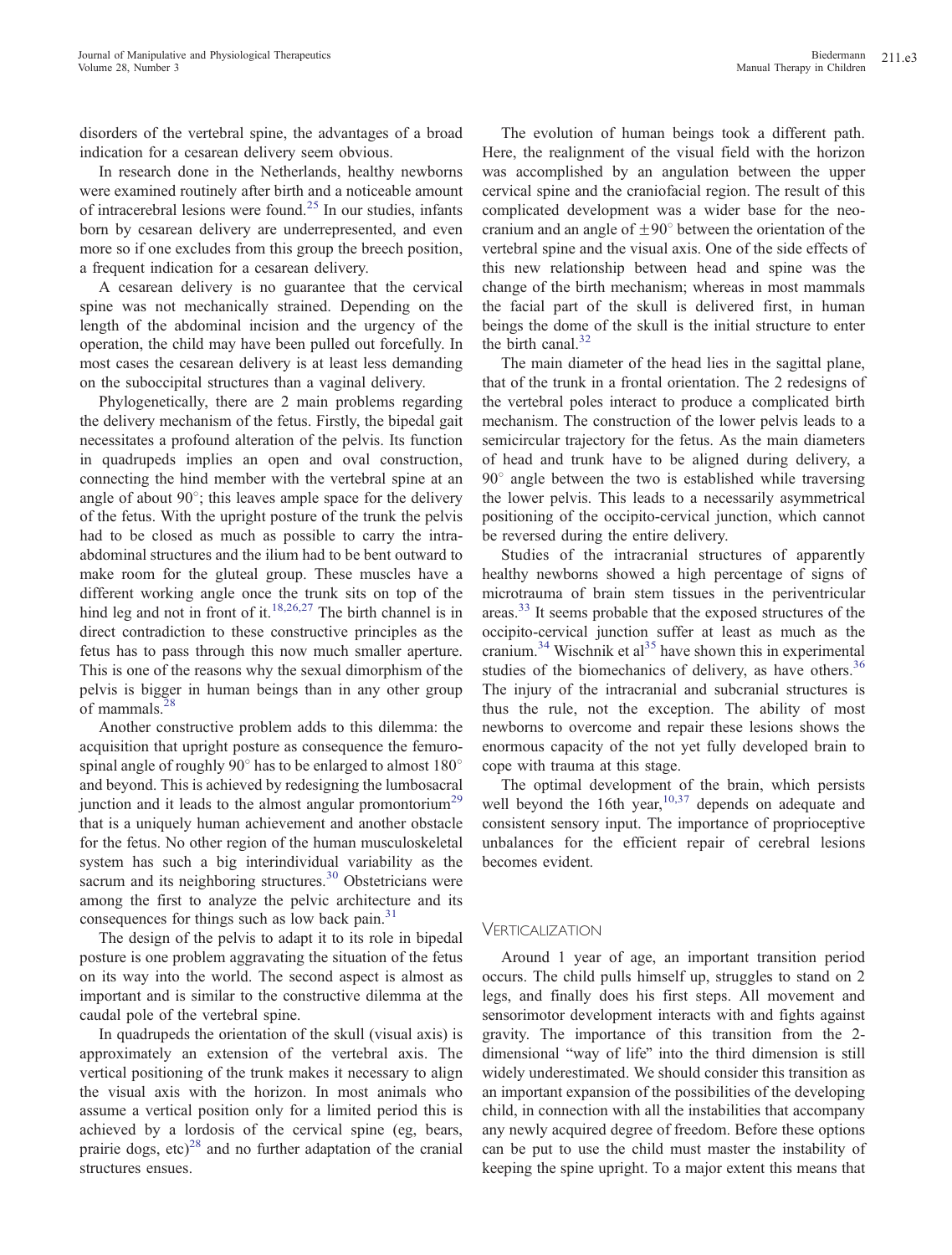the function of the spine has to be reinvented, as its habitual position in most mammals is horizontal.

The contour of the spine is the result of the intrinsic phylogenetic program<sup>[38](#page-13-0)</sup> and the interaction with the external factors. These latter forces play a much bigger role than previously assumed. Meyer observed that the unilateral torsion of the lying infant turns into a bilateral scoliotic posture after verticalization. Meyer<sup>[39](#page-13-0)</sup> quotes Scheuermann, "After the child started walking the muscular reaction changes completely and we find scoliosis, lumbar hyperlordosis and hyperkyphosis of the dorsal spine."

Like many successful practitioners, Meyer<sup>[40](#page-13-0)</sup> did not publish his results systematically and we have only a few anecdotic sources. But even in this limited material we find many of the observations on the determinative influence of early irritations of the cervical spine for the form and function of the adult spine. The Italian MTC specialist Neumann<sup> $41,42$ </sup> came to similar conclusions.

It is important to be aware of the different patterns of reaction before and after verticalization to interpret the possibilities of corrective measures. As seen in developmental physiology, a certain fixation of the already acquired abilities precedes any new phase in the acquisition of motor skills. Consequently, it is easier and more efficient to treat postural imbalances before verticalization than afterward. In an analysis of the effectiveness of MTC, I was able to show that the incidence of readjustments depends on whether t[he fi](#page-13-0)rst treatment was applied before or after verticalization.<sup>43</sup>

It is important to keep the latter concept in mind when communicating the possibilities of manual therapy to pediatricians. Before 1 year of age, the success rate of the initial treatment is between 80% and 90% with about one third of these infants needing further physiotherapy.<sup>[44](#page-13-0)</sup> After the 12th to 14th month, most of the children have to be seen at least twice by a MTC specialist and about half of them need reeducation in the form of physiotherapy or ergotherapy. These numbers reflect the situation in Central Europe and the work-sharing arrangements we have here. It is possible that the different structure of heath care in North America shifts the percentage of the professions involved considerably, albeit without changing the underlying qualitative aspect.

## TORTICOLLIS NEONATORUM

Asymmetry in newborn infants is a well-known problem, one which is often considered benign and disappears spontaneously if left alone long enough. It may be true that we have to be patient in the first days and weeks. After having passed through the birth channel, a realignment of the asymmetrical cranial bones and a resorption of softtissue edemas and hematomas take time. An initially asymmetrical posture should be noted and observed.

If asymmetry persists after 3 to 4 weeks or additional symptoms appear, it is advisable to check if the range of movement of the head is impaired. This restricted movement may be a sign of a protective immobilization of the upper cervical spine. For a long time this was linked to a malfunction of the sternocleidomastoid muscle, leading to the common diagnosis of muscular torticollis.<sup>[45-50](#page-13-0)</sup> The most visible symptom was thought to be the cause. At least in the early phases the shortened and thick sternocleidomastoid muscle is so prominent that it was a natural culprit. Late cases of infantile torticollis often show a fibrosis of the sternocleidomastoid.<sup>[51,52](#page-14-0)</sup> These 2 facts were then combined: early hematoma results in later fibrosis.

My experiences have lead to different conclusions. I have observed that there is no direct and linear connection between the initial hematoma and a late fibrosis. Children with an initial hematoma do not have a bigger chance of developing a late fibrosis than newborns without a palpable tumor of the sternocleidomastoid. The connection between the 2 phenomena may be more intricate than such a linear concept suggests. The sternocleidomastoid is a co-victim of the underlying trauma to the articular structures of the cervical spine and as such not a good starting point for therapy or analysis. It has a far better use as an indicator of the improvement brought about by other therapeutic measures. A correct therapy of the suboccipital joints results in an alignment of the muscular tonus of the sternocleidomastoid.

There is controversy about how to react to a fixed or asymmetric posture in newborn infants. Some consider this a "physiological scoliosis" and think it wears off without treatment.[53,54](#page-14-0) Others stress the importance of asymmetries in perception and posture for the development of more severe consequences later [on.](#page-14-0)<sup>55</sup> Buchmann remark[ed,](#page-14-0)<sup>56</sup>  $\ldots$  the existence of an asymmetrical range of tilt in the suboccipital region of a child is no big deal. Only if additional signs accompany this an immediate treatment might be necessary." Asymmetry is frequently found in testing newbor[ns](#page-14-0)<sup>57</sup> and [its](#page-14-0) clinical significance has to be carefully examined. Seifert<sup>58</sup> published data on unselected groups of newborn infants where she found that more than 10% of them show signs of asymmetry of the functioning of the upper cervical spine.

Perhaps nobody would suggest to treat all initially asymmetrical infants routinely, but these infants should be reexamined later and receive therapy if the functional deficit has not subsided spontaneously after 4 to 6 weeks. I would propose to take a large margin, especially because MTC is a low-risk procedure, quite uncomplicated, and has not to be repeated more than once or twice.

Keessen et  $a^{55}$  show that the accuracy of the proprioception of the upper limb is reduced in cases with idiopathic scoliosis and spinal asymmetry. Because proprioception of the arms depends heavily on a functioning sacro-occipital region,<sup>[59](#page-14-0)</sup> functional deficits in this region should be corrected as soon as possible.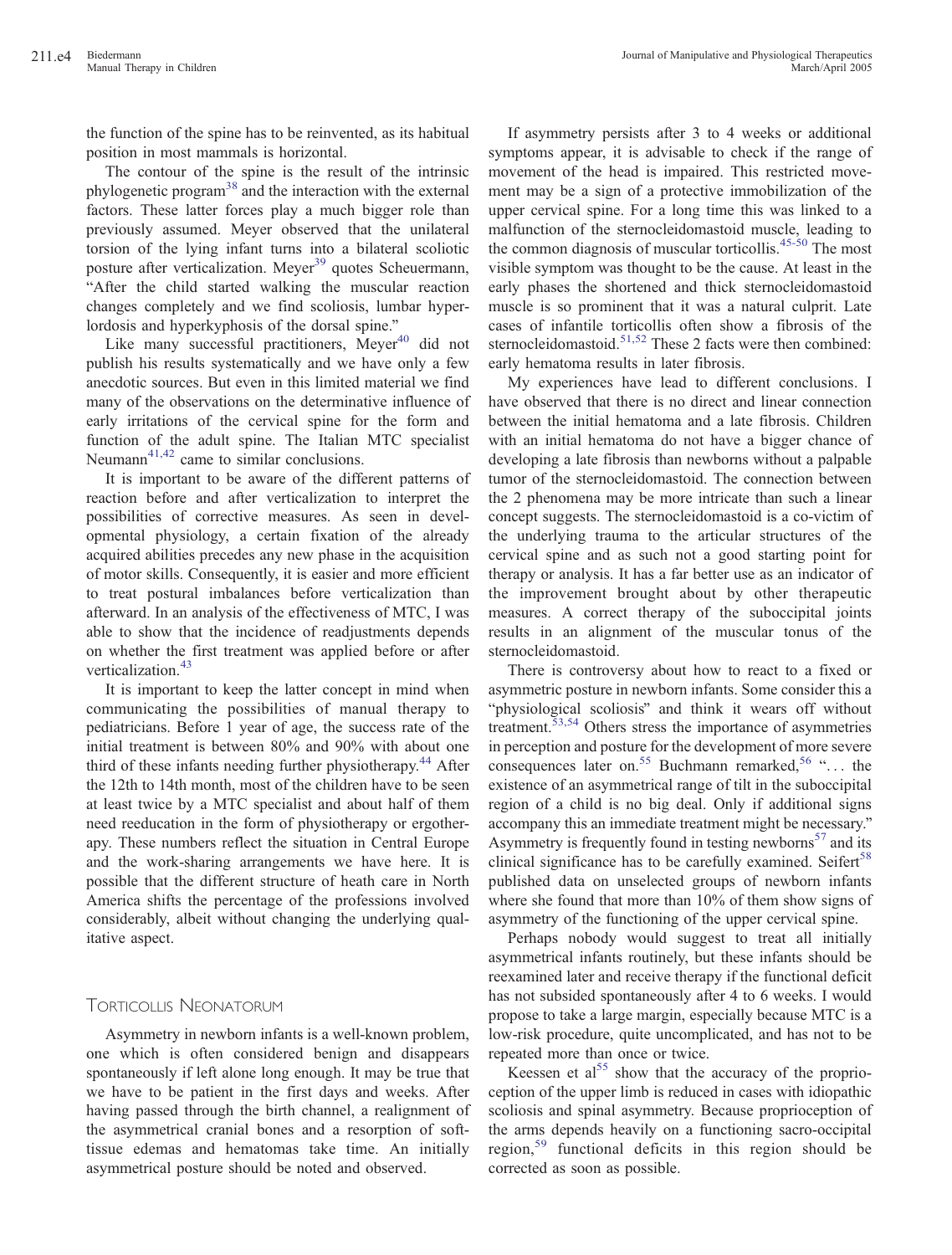As is seen in the history of medical knowledge, our frame of reference changes over time but basic insights can be found in unexpectedly ancient sources: Andry de Boisrega[rd](#page-14-0)<sup>60</sup> (who coined the word *orthopedics*) mentioned the treatment of torticollis as one important field of this new discipline in 1727. In going back to these roots, we understand that good posture in children was at the forefront of the orthopedic diagnostics and treatment. Orthopedics ("rightening the young") was so important for Andry that he used this concept as the definition of the medical procedures he proposed. A significant portion of his book deals with methods we might summarize today as manual therapy.

This fundament of the new discipline was lost in later centuries and the eminently functional approach of Andry had to make way for the mechanistic paradigms which have dominated orthopedics for centuries.

## COLIC

Infants in Western societies cry more in the first [3 mo](#page-14-0)nths of life than in any other period of their life.<sup>61</sup> This phenom[enon](#page-14-0) has its peak at 6 weeks and declines rapidly thereafter. $62$  It is difficult to assess the dividing line between "normal" and "abnormal" crying. Several definitions are proposed to define this crying as pathological. The definition of Wessel, "more than 3 hours per day, more than 3 days per week for more than 3 weeks,<sup>17</sup> is widely used in publications but may be unrealistic, as it requires stoicism of the parents, which may not be found very often in modern times. "I am still too impressed by the parental feelings of hopelessness and helplessness, their anger and anxiety, their feeling that something is really wrong with their child, to leave them alone with this in nature selflimiting problem," says Lucassen. $63,64$  Although infantile colic is known to subside spontaneously, there are reasons enough to try to shorten this period.

Colic is stressful for parents and may lead to aggressive and violent behavior of parents or babysitters, which may result in las[ting co](#page-14-0)mmunication problems between parents and the child<sup>65</sup> years later. Functional disorders of the school-age period and even later can be traced back to these early signs.<sup>[16](#page-13-0)</sup>

A publication titled The Enigma of Infantile Colic, written by a team of colic specialists, discusses the possible origins of this problem. The authors mention,  $66-68$  "more than half of the babies concerned showed slight to medium deficits in functional neurological tests ... the quality of spontaneous motor patterns was not normal." This team did not find convincing evidence of the feeding pattern on the incidence of colic.[69](#page-14-0) Can persistent crying in the first months be considered a "benign condition"? $\overline{70}$  $\overline{70}$  $\overline{70}$ 

First contact with the effect of manual therapy on infants with colic came through serendipity. A few newborns who were treated because of their fixed posture also recovered from colic after the treatment administered for the C-scoliosis or the fixed retroflexion. Then, there were only very few observations of functional factors contributing to colic; most authors were looking for clues related to nutrition or motherchild interaction, even something as elusive as the temperament of the infant was considered relevant.

Several publications cover the effects of chiropractic treat-ment for children with colic.<sup>[71-74](#page-14-0)</sup> Each of these papers have shortcomings. For example, there is no information about the treatment technique or area in one stu[dy,](#page-14-0)<sup>73</sup> small and illdefined [sampl](#page-14-0)e groups in anoth[er,](#page-14-0)<sup>72</sup> and lack of blinding described.<sup>71</sup> The methodological weaknesses may not allow their findings to be convincing for some, but a review by Hughes and Bolton<sup>[71](#page-14-0)</sup> reaches a positive resume nevertheless.

The evidence suggests that chiropractic has no benefit over placebo in the treatment of infantile colic. However, there is evidence that taking a colicky infant to a chiropractor may result in fewer reported hours of colic by the parents. In this clinical scenario where the family is under significant strain, where the infant may be at risk for harm and possible long-term repercussions, where there are limited alternative effective interventions, and where the mother has confidence in a chiropractor from other experiences, my advice is to seek chiropractic treatment.

We know about the complex interdependence between the orofacial muscles and the upper cervical spine.<sup>75</sup> [So](#page-14-0), the next step is to look for factors in the individual case history that might enable us to screen infants with colic for those who profit most from manual therapy. The results of my inquiry were twofold. In the group of successfully treated cases of colic I found infants with a fixed retroflexion of the head and trunk and feeding problems. This led to a cooperation pattern with pediatricians concerning infants with incessant crying. The pediatricians check for other reasons (eg, infections or pylorospasmus) and then for signs of an involvement of functional vertebrogenic factors. This includes the screening of the case history, checking the flexion of the head and the local irritability of the neck, and neurologic tests<sup>76,77</sup> for asymmetry. If they have reason to believe that a functional problem of the upper cervical spine contributes to the problem of colic, the infants are referred to a specialist in MTC.

The appropriate evaluation of the effectiveness of MTC in these cases still has to be demonstrated conclusively. However, its success may be the biggest obstacle to performing this research: pediatricians and parents who are aware of the benefits of MTC may refuse to participate in control groups.

In a pilot study I found that up to 55% of those who said that incessant crying was one of the main reasons their child was brought in for consultation registered an improvement of more than two thirds within 1 week after treatment.

One trigger that may cause pediatricians to send infants to a manual therapy specialist is the sensitivity of the neck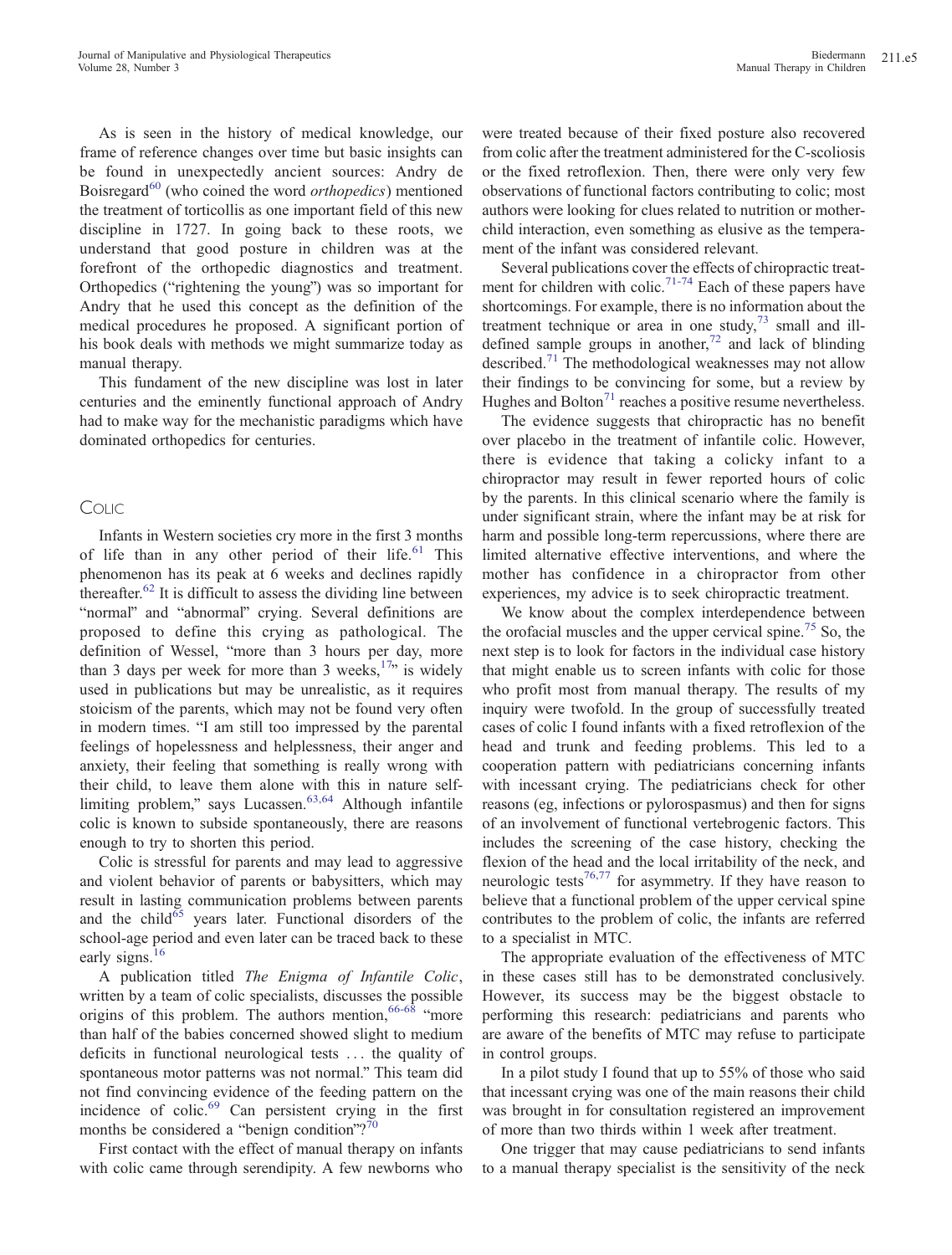

Fig 4. KISS I clinical markers. Fixed lateroflexion: torticollis, unilateral microsomia, asymmetry of the skull, C-scoliosis of neck and trunk, asymmetry of gluteal area, asymmetry of motion of the limbs, retardation of motor development of one side.

region in combination with a restricted range of movement of the head. Those who have observed the success of manual therapy in cases of colic or feeding problems are looking for these signs to help decide if it is advisable to presently refer these infants to a specialist. Others find it easier to first look for signs of asymmetry before they consider manual therapy as a treatment option.

## THE KISS CONCEPT

The KISS concept was devised to incorporate the diverse symptoms I saw and treated in small children. The leading symptom is a fixed posture, sometimes a fixed lateral flexion, sometimes more a fixed retroflexion in combination with hypersensitivity of the upper neck area. For practical reasons it is useful to distinguish between KISS I (mainly fixed lateroflexion) and KISS II (primarily fixed retroflexion). Figs 4 and 5 give an overview of the findings found in these 2 models.

Having treated children and infants for a number of years I was confronted with indications and therapies. Screening the relevant literature resulted in a large collection of publications, which were grouped around standard diagnoses and the various techniques of manual therapy/ chiropractic/osteopathy used to treat them<sup>1,2</sup>. Children belong to a "special population," as the homonymous book implicates,<sup>78</sup> [but](#page-14-0) to assess the impact of functional disorders of vertebrogenic origin on the neuromotor development one has to integrate all these separate findings into a broader concept.



Fig 5. KISS II clinical markers. Fixed retroflexion: hyperextension (during sleep), (asymmetric) occipital flattening, shoulders pulled up, fixed supination of the arms, cannot lift trunk from ventral position, orofacial muscular hypotonia, breast-feeding difficult on one side.

In many instances the techniques and indications of manual therapy are similar in children and in adults. The older children and adolescents become, the more their clinical picture is in line with what we know about adults. There are some differences in peripheral functional problems, but the bottom line is the same, such that, a local functional disorder with only limited, albeit sometimes strong, symptoms.

The "pulled elbow" (Chassaignac subluxation) of small children is such an example. A sudden pull at the extended arm of a toddler can result in a subluxation of the proximal head of the radius, which is trapped under the ligament annulare. The child's arm hangs as if paralyzed and is not used. A simple adjustment is in most cases sufficient to revert this situation. This problem is child-specific, but does not have any impact beyond the local immobilization of the arm.

Other functional vertebrogenic disorders in small children are of different character. The effects of a local problem are felt far from their area of origin and may last much longer. The KISS concept does not intend to cover all instances of treatable spinal disorders, but to highlight those with a long-term harmful potential. This is important as many problems where children profit from an adjustment have unclear symptoms. Infantile headache, attention deficit disorder, or sensorimotor problems may be caused by a multitude of etiologic factors. To focus our efforts on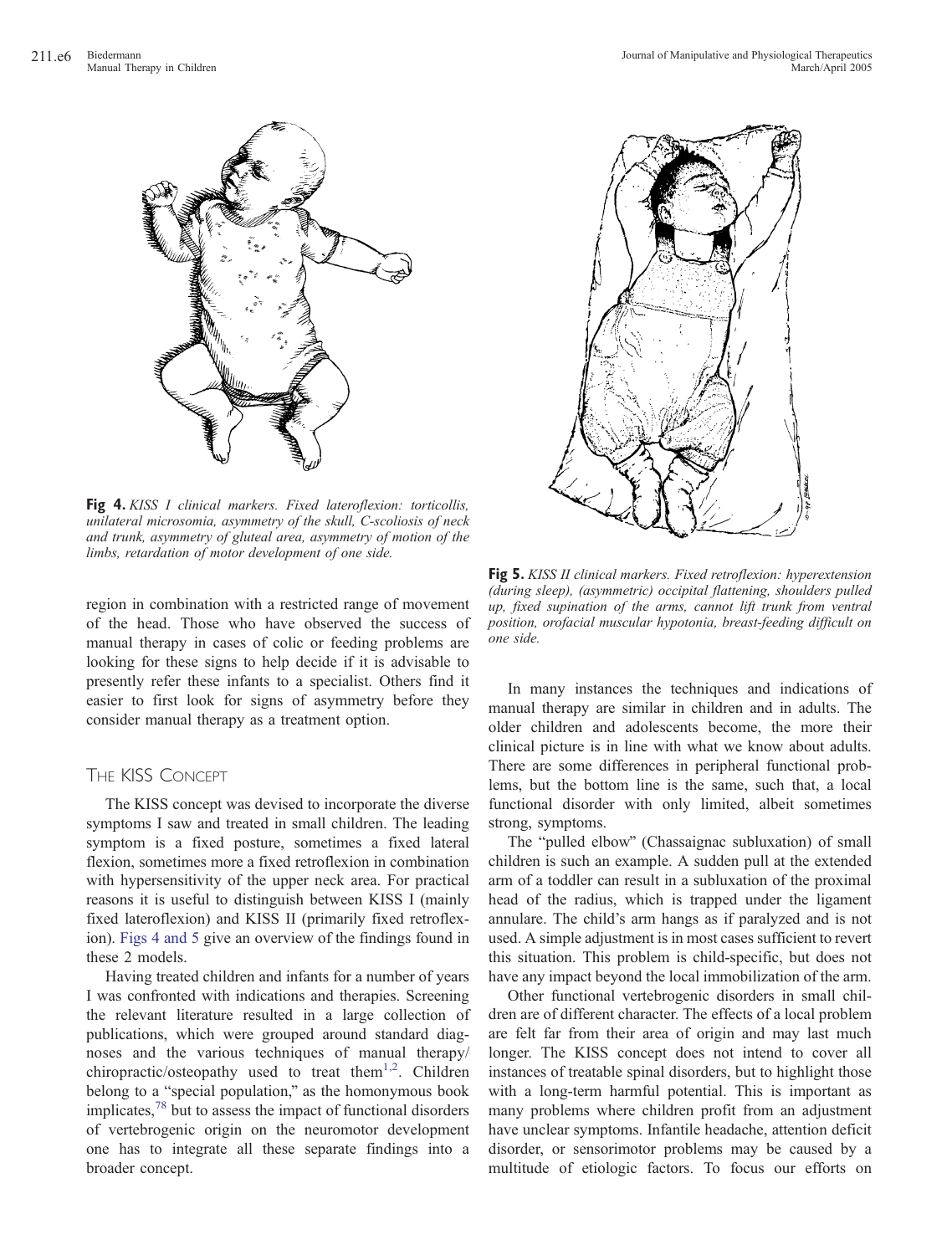children who may benefit from manual therapy, it is helpful to compare the individual case history with what is compiled as typical for KISS.

Fixed lateroflexion may be a trigger for pediatricians to ask for help from a manual therapy specialist. Other symptoms may be more important for the family, but these are less obviously connected to a functional vertebrogenic problem. Colic, for example, may be caused by KISSrelated problems but pediatricians, midwives, and lactation consultants can only direct the families toward a specialist in MTC if they are aware of this possibility.

In many cases the 2 types of KISS overlap. One has to take into account that it is easier for a pediatrician to recognize the laterally fixed posture as pathological; however, the fixed retroflexion has to be actively searched for. Often it is best seen in the sleeping position of children (Figs 6 and 7). Initially I did not attribute much attention to this posturing. It was only after the parents reported spontaneously that their children slept much calmer and in a markedly more relaxed position that I became aware of the diagnostic importance of a fixed retroflexion of the head.

Through the observations of parents I then thought to check systematically if and how much I was able to relieve the pain of "crybabies" (ie, colic). Initially quite a few of these children were referred for the treatment of postural asymmetries and the accompanying colic was not mentioned by the parents during our interviews. In the questionnaire the parents are asked to return 6 weeks after their visit and they mentioned that the infants were much calmer and slept better.

## CLINICALLY DIFFERENT PICTURE DURING THE **FIRST YEARS**

Most KISS cases I see are between 3 months and 12 to 15 months of age. Before this period the symptoms are quite unspecific; feeding problems or signs of "colic" dominate the clinical picture and only those caregivers who are aware of the influences of the vertebrogenic factor consider KISS as one possible reason for these problems. After verticalization, children undergo such a rapid development that most symptoms seem to disappear.

This is followed by a period of seemingly normal development without signs of fixed posture or asymmetry, which lead some pediatricians to the conclusion tha[t the](#page-14-0) scoliotic posture of the first months was physiological.<sup>79,80</sup> The main concern in proposing the KISS concept was to attract attention to the long-term consequences of untreated postural disorders in infants. The bulk of casuistic evidence clearly shows a link between these early problems one can assemble under the KISS concept and later disorders ranging from headaches to sensorimotor dysfunctions. The structural connection between these 2 clinical entities is still under discussion, but a few clues emerge.



Fig 6. A posture of fixed lateroflexion of KISS I. The left arm will be used more; therefore, the motor capabilities of this arm will be more advanced compared with the right arm. Often this asymmetry extends to the lower extremities and lead to an asymmetry of the gluteal furrows, which may be the first symptom observed by the pediatrician.

Any skill that we acquire has a predisposition period to be learned well. Language acquisition is an example. Whereas our children absorb a second (or third) language without any effort through the age of  $\pm 6$  years, language acquisition becomes much more complicated afterward and accent-free mastering of a second language after 11 to 12 years of age is almost impossible. $81-83$ 

All our capacities, may they concern movement or perception, build on those learned previously. The earlier a basic skill is situated in the normal chain of events, the more problems in its acquisition will interfere with cognitive or motor developments later on. Kinematic imbalances due to suboccipital strain interfere very early on in this process, which is one reason why the long-term consequences are so far-reaching.

It is proposed that successfully treated infants carry the memory of their initial asymmetry with them and in times of exhaustion or after rapid changes they may display the former asymmetrical posture again. In most cases these symptoms subside spontaneously and necessitate no treatment. Only if the asymmetry persists for more than a few days should one intervene therapeutically.

## KISS-INDUCED DYSPRAXY AND DYSGNOSY

Since the 1980s, awareness of the long-range consequences of prebirth conditioning has risen. British cardiologists were the first to note that children born in poor families with a high incidence of malnutrition have a higher rate of heart failure decades lat[er.](#page-14-0)<sup>84</sup> Similar results came from epidemiologic studies in the Netherlands and in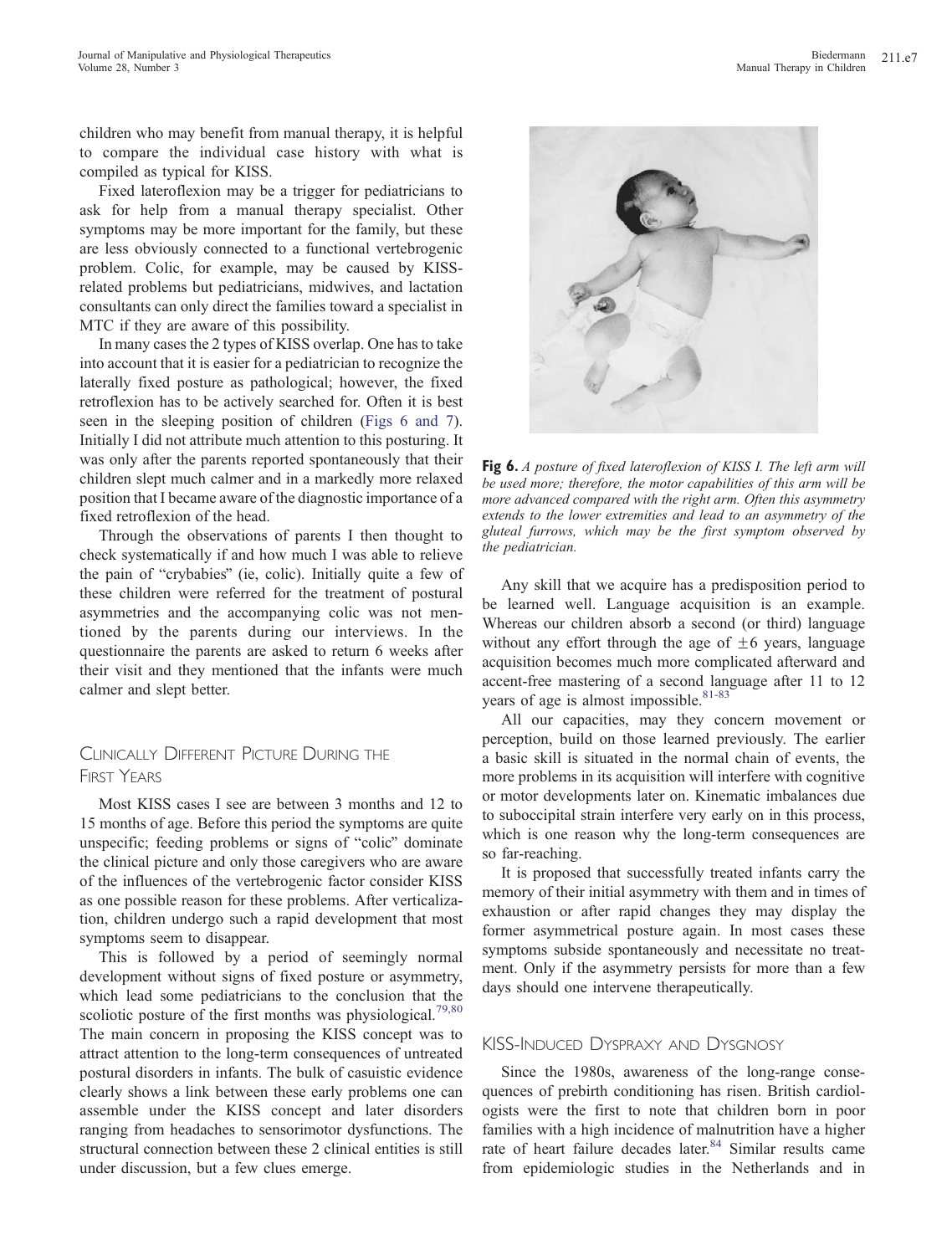

Fig 7. The overextended sleeping position of KISS II. These children may have an orofacial hypotonia, which leads to sucking and swallowing problems. If these symptoms are combined with a fixed lateroflexion, these difficulties may lead to unilateral breast-feeding problems.

Finland.<sup>85</sup> [It](#page-14-0) seems probable that our organism is assigned an "operating mode" early in life according to the environmental conditions reigning during pregnancy and the first months after birth.

Learning about these results made it easier to come forward with observations made with schoolchildren and young adults. In many cases (72%) where I had to treat patients with headaches, postural problems or coordination malf[unction](#page-14-0)s showed KISS-related problems in the first year of life.<sup>86</sup> To find this connection, one should inquire about the typical problems the parents of these children are confronted with. Another valuable source of information is the photo collection from the first years. One may find the infant in the same posture. When asked about other signs associated with a dysfunction of the occipitocervical junction I often received affirmative answers (eg, mentions of colic, feeding problems, or incessant crying). Because of the broad nature of these symptoms it is difficult to put this in a tight diagnostic frame.

Forthcoming research aims at establishing the effectiveness of MTC treating school problems. A sample of schoolchildren in Hagen (Germany) was examined and treated. This group of children between 6 and 10 years of age came from a school specializing in students with learning difficulties. These children were evaluated by their teachers and an initial interview to document the case history was conducted. Two radiographs of the cervical spine were obtained and at a second session the documentation was checked, the radiographs analyzed, and a manipulation of the cervical spine performed. After 4 and 8 weeks, the parents and teachers were asked to evaluate the development of the children.

The students taking part in the pilot phase were assembled in 2 groups. Group I with those children where the case history contained items indicating an underlying KISS syndrome, group II with the other half. Those children where a significant amount of KISS-related problems were found in their case history profited most of MTC. Where there were no marked tendencies for functional vertebrogenic problems the treatment applied did not have much of an effect.

This reflects my previous experiences: if it is possible to establish a case history typical of children who have KISS in a student with learning difficulties, it may be worthwhile to examine and treat such a child with MTC. To prove the influence of functional vertebrogenic disorders on a given sensorimotor problem it is often effective to simply perform a test treatment and evaluate the results, as Lewit and Janda<sup>[87](#page-14-0)</sup> remarked more than 30 years ago. In order not to be overwhelmed by desperate parents, prescreening by a pediatrician who is able to filter out the most promising cases is helpful. A similar approach is used in an ongoing study about MTC as a treatment of headache in schoolchildr[en.](#page-14-0)<sup>88</sup>

Once confronted with an individual case it may be better to treat one too much than to let a possible improvement slip away. It is fair to say that there is no risk involved if one limits the treatment to a single manipulation. As I was able to show in an analysis of fatal complications after manual therapy, almost all these cases occurred at the second of third intervention and/or using rotational manipulation.<sup>89</sup> [In](#page-14-0) children we have worked with, there were no adverse effects recorded after manual therapy and our workgroup has an overview over more than 35,000 children treated during the last 15 years. $90$ 

The different manifestations of functional vertebrogenic disorders in children and adolescents necessitate one to distinguish between 2 main forms. During the first year the most important direct sign of functional problems of the occipitocervical junction is asymmetry and fixed posture. The closer the child gets toward virtualization, the less pronounced these signs become. The additional information furnished by the third dimension obviously helps the child to compensate for the faulty proprioceptive patterns of C0-C2. Similar to the 3-month-old infant who stops crying spontaneously, the problem of asymmetry seems to disappear if we have the nerves to wait long enough. In the second and third year, children enter a phase where they show little or on signs of any functional or motor disorder.

When children are between 4 and 6 years old, other symptoms may appear. Such children are reported as being clumsy or slow; parents tell that they have difficulties to learn to bike or to roller skate. "We were so astonished that she still cannot ride a bike as she was walking at 8 months already," is a remark we often hear. This is the situation where one has to inquire further: how was the delivery, how were the first months? The relevant questions are listed in [Table 1](#page-9-0) and contribute to a "KISS score," which we use to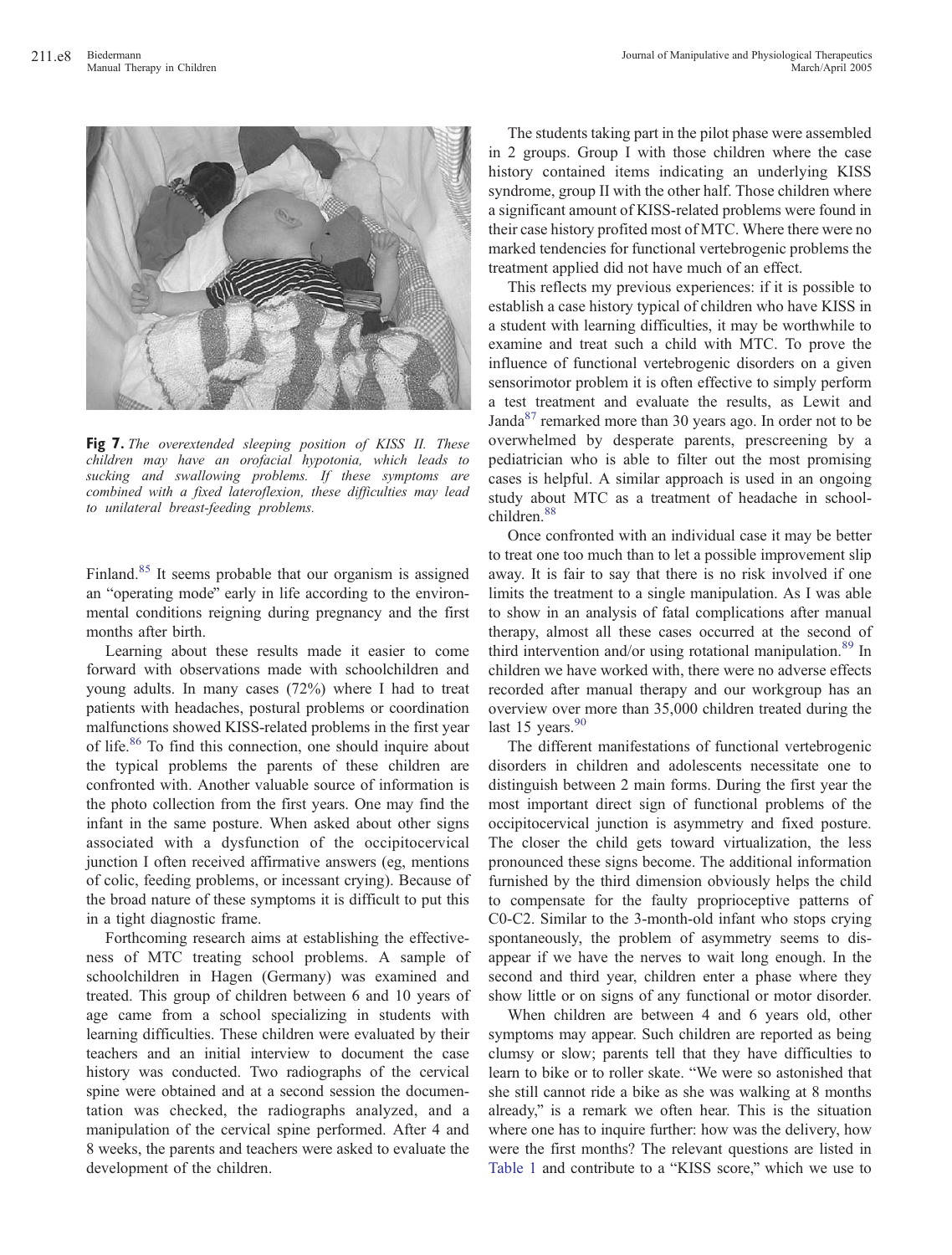<span id="page-9-0"></span>

|  |  |  |  |  | Table 1. Relevant questions that contribute to a KISS score |  |  |  |  |
|--|--|--|--|--|-------------------------------------------------------------|--|--|--|--|
|--|--|--|--|--|-------------------------------------------------------------|--|--|--|--|

| Delivery<br>Duration of delivery $(1; 1-3; 3-6; >6 h)$<br>Oblique presentation at birth<br>Twin<br>Forceps or vacuum delivery |
|-------------------------------------------------------------------------------------------------------------------------------|
| Cesarean delivery                                                                                                             |
| The first months                                                                                                              |
| Bad sleeper during first months, 6 to 12 months, or later                                                                     |
| Did/does the child often wake up at night                                                                                     |
| Crying at night—how often                                                                                                     |
| Fixed sleeping pattern                                                                                                        |
| Problems with breast-feeding on one side                                                                                      |
| Signs of colic                                                                                                                |
| Orofacial hypotonus                                                                                                           |
| Hypersensitivity of the neck region                                                                                           |
| General health                                                                                                                |
| Headaches                                                                                                                     |
| Mouth is often open                                                                                                           |
| Sensorimotor development slower than expected                                                                                 |
| Posture and movement                                                                                                          |
| Language                                                                                                                      |
| Concentration                                                                                                                 |
| Social integration                                                                                                            |
| Asymmetry                                                                                                                     |
| Visible immediately after birth or later                                                                                      |
| Looks only to one side                                                                                                        |
| Moves only one arm/leg                                                                                                        |
| Face is smaller on one side                                                                                                   |
| Back of the head flat on one side                                                                                             |
| Has a bald spot on the back of the head                                                                                       |

improve the accuracy of the diagnosis. Once this sequence of events is established it becomes easier not to get lost in the multitude of signs and symptoms associated with it.

These questions form the base of our interviews with the parents. If used judiciously, this list helps to avoid being too eager when examining potential cases. As already mentioned, it does little harm to treat one child too much, but on the other hand it is not helpful to claim to be able to treat everything with the same method. Once we have found the typical pattern of KISS in the case history we have to ascertain that the problems that brought the children to our consultation are consistent with the "KISS pattern."

### CLINICAL EXAMINATION AND DIFFERENTIAL DIAGNOSIS

Asymmetry may be present during a child's development. However, it is only after having evaluated the eventual result of a manipulation that the relevance of the functional disorders of the occipito-cervical region for a given problem can be assessed.

One of the most important diagnostic problems is the detection of spinal tumors. The severity of these cases and the need for timely intervention attribute much more importance to their detection than the rarity of their occurrence might suggest  $(5/100,000)$ : of these,  $10\%$ -20% in children<sup>91</sup>). [S](#page-14-0)ome of the signs are quite specific such as protrusion of the papilla or impairment of the pyramidal tract. Others are far less specific and can easily be confounded with functional problems. Even specialists note that a wrong initial diagnosis is the rule and not the exception. $92$ 

Quite often the first symptoms that attract the attention are secondary problems due to functional disorders, such as a torticollis.  $93-95$  These symptoms are identical to those caused by primary vertebrogenic causes and may even improve at first. Gutma[nn](#page-15-0)<sup>96</sup> published such a case of a young boy he treated for headaches and neck pain. After a complete remission the problems reappeared, seemingly after a minor trauma, as happens quite frequently. When the boy came back a third time after another minor trauma, Gutmann insisted on an MRI that resulted in the diagnosis of a tumor.

One caveat is a crescendo of symptoms: most functional disorders show a flat curve of development and are often traceable back to an initial trauma. If the pain pattern or the amount of dysfunction shows a rapid increase, further diagnostic measures are necessary. As much as conventional radiographs of the cervical spine are essential for the evaluation of functional disorders of the spine, they do not furnish the necessary information to diagnose intramedullar tumors. Magnetic resonance imaging scans are a better method. As soon as details are discovered in the case history or in the clinical examination that point toward an origin of the problems beyond the functional level, a neuropediatrician should be consulted.

In a recent publication my coauthors and I summarized the items necessitating further diagnostics as follows: inadequate trauma, late onset of symptoms, multiple treatments before first presentation, crescendo of complaints, "wrong" palpatory findings.  $97$  This last item is by far the most important and in those cases where I had to diagnose a tumor it was this wrong feeling which alerted me. This impression is difficult to describe; one has to examine many necks to calibrate one's hands finely enough to filter out these cases. In 2 of them the main area of pain sensitivity was unusually low, in another case the sensitivity was so extreme that even after trying to palpate gently a long time the hyperanesthesia persisted. These 3 children were referred to a neuropediatrician and the preoperative diagnosis was mainly based on MRI.

In 1997 to 1998 we asked for MRI scans in 12 cases of a total of 2316 children examined. In 2 cases a tumor was found (1 hemangioma, 1 astrocytoma). Most of the children we see have already been examined by a pediatrician first and the normal waiting period for an appointment is 2 to 4 weeks. This filters out those cases where the rapid deterioration necessitates immediate action. We cannot rely on initial trauma as an exclusion criterion against tumor if our aim is to find the few cases with a serious background. In several cases where we diagnosed a tumor, it was found that an "appropriate" trauma was originally reported.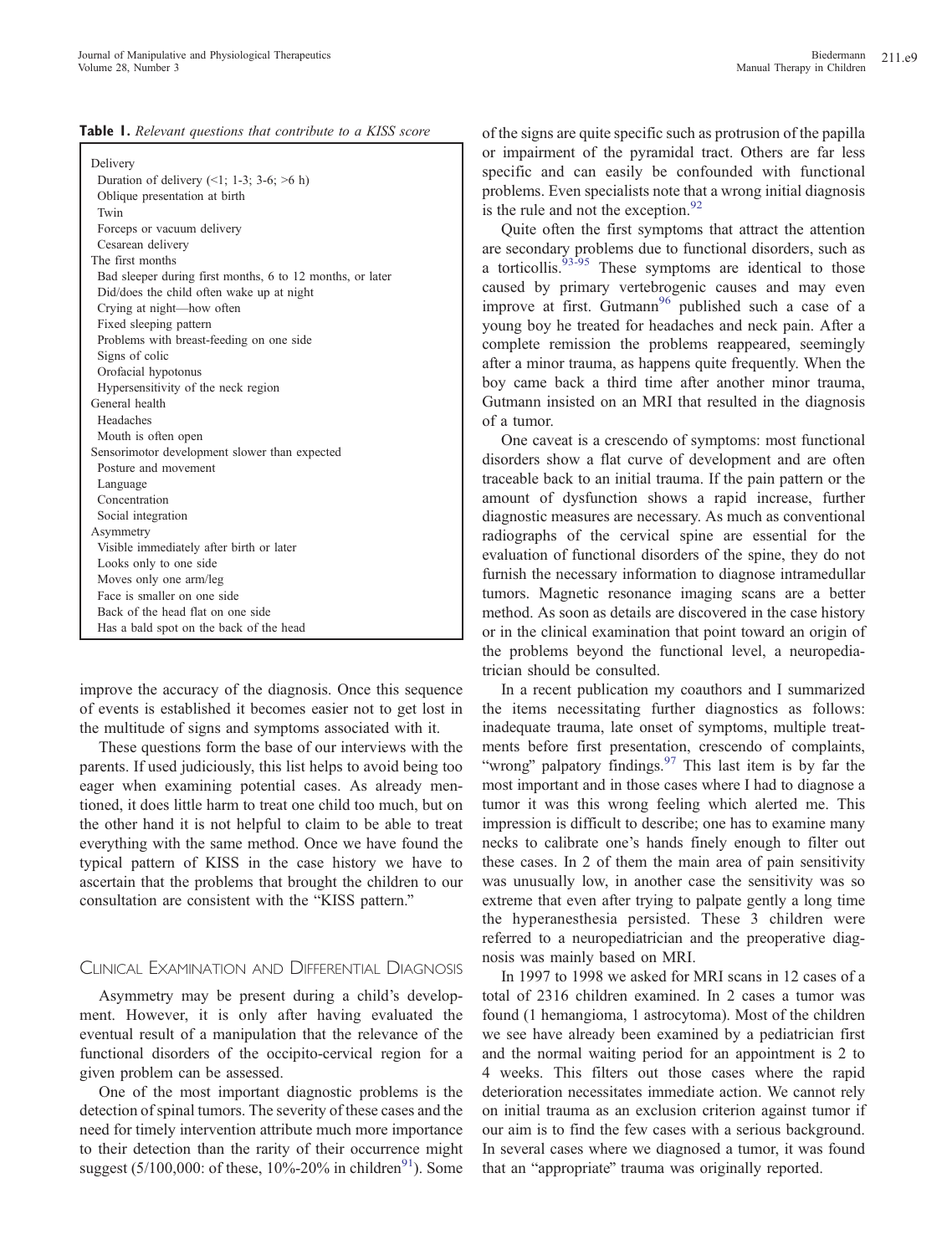

Fig 8. A common situation with regular morphology and a shift of C1 to the right. In this case the radiograph helps verify the clinical tests, as we would expect a right-convex posture in this child.

Most of the clinical examination can be replicated from neuropediatric manuals. $98-101$  The evaluation of those findings varies between a purely neurologic approach and one that includes the vertebral function. Asymmetry of posture and movement are the first warning signs that the suboccipital structures should be closely checked. Hypersensitivity and restricted range of movement in this area ideally triggers a referral to a specialist.

Once the child is in the consultation, I routinely repeat the pediatric test scheme based on the proposals of Vojta and Peters.<sup>[77](#page-14-0)</sup> These tests are complemented by a segmental examination of the entire spine and a test of the passive range of movements of the joints of the extremities, thereby comparing the 2 sides.

For older children the situation becomes more complex. Here, the basic pattern of complaints directs the examination toward different focal points. To test the sensorimotor development, one scheme frequently used is the sensory integration and praxis tests.<sup>[102](#page-15-0)</sup> For the functional analysis of the spine, few coordination tests suffice: 1-leg stand on the floor or on a soft support, walking on a line, finger-nose test (with open and closed eyes), tiptoeing, and walking on the heels are our standard tests. These may be complemented by additional procedures. In most cases these rather simple tests supply a solid base of the functional evaluation.

These tests are important and a base for the evaluation. Also important as these tests is the sensitivity for the surrounding details: how does the child react, how tense is it, how is the base of communication, etc. These "nonclassifiable" items have to be taken into account and



Fig 9. The right C2 articular facet is dysplastic; thus, the asymmetry of the suboccipital region is not purely functional. Use of manual therapy should take into account that this anatomic situation may lead to recurrent episodes of fixed asymmetry.

they finally form the bedrock on which we have to rely to grasp the gestalt of a clinical problem.

#### RADIOLOGICAL EXAMINATION

Many MTC therapists concur that it is safe and sufficient to rely solely on the palpatory findings and the clinical interview. They consider the classic 2-plane radiography series superfluous exercise. Anybody who has experienced the difficulties encountered in trying to convince infants and children to hold still for diagnostic imaging may be too willing to accept an excuse to eliminate this part of the examination. But the information obtained by the functional and morphologic analysis of these pictures renders the effort worthwhile.

Provided here are a few examples of the interaction between functional and morphologic analysis of the "classic" radiographs of the cervical spine. In addition, there are some helpful books on the radiology o[f the](#page-15-0) developing spine, beginning with that of Hadley,  $103$ monographs like that of Swishuk<sup>[104](#page-15-0)</sup> for children, and that of Wackenheim<sup>[105](#page-15-0)</sup> for the suboccipital region of all ages.

The radiograph complements and verifies clinical findings. If the desymmetrization of the occipito-cervical junction follows the established pattern (Figs 8 and 9) the direction of the impulse is confirmed. This is the case in more than 80% of the newborns and small children. $43,106$  In these cases there would be no difference between what happens with and without radiograph.

But it is the other 20% which interests us. We have not yet been able to find conclusive tests that might enable us to sort out the one fifth of our patients who need to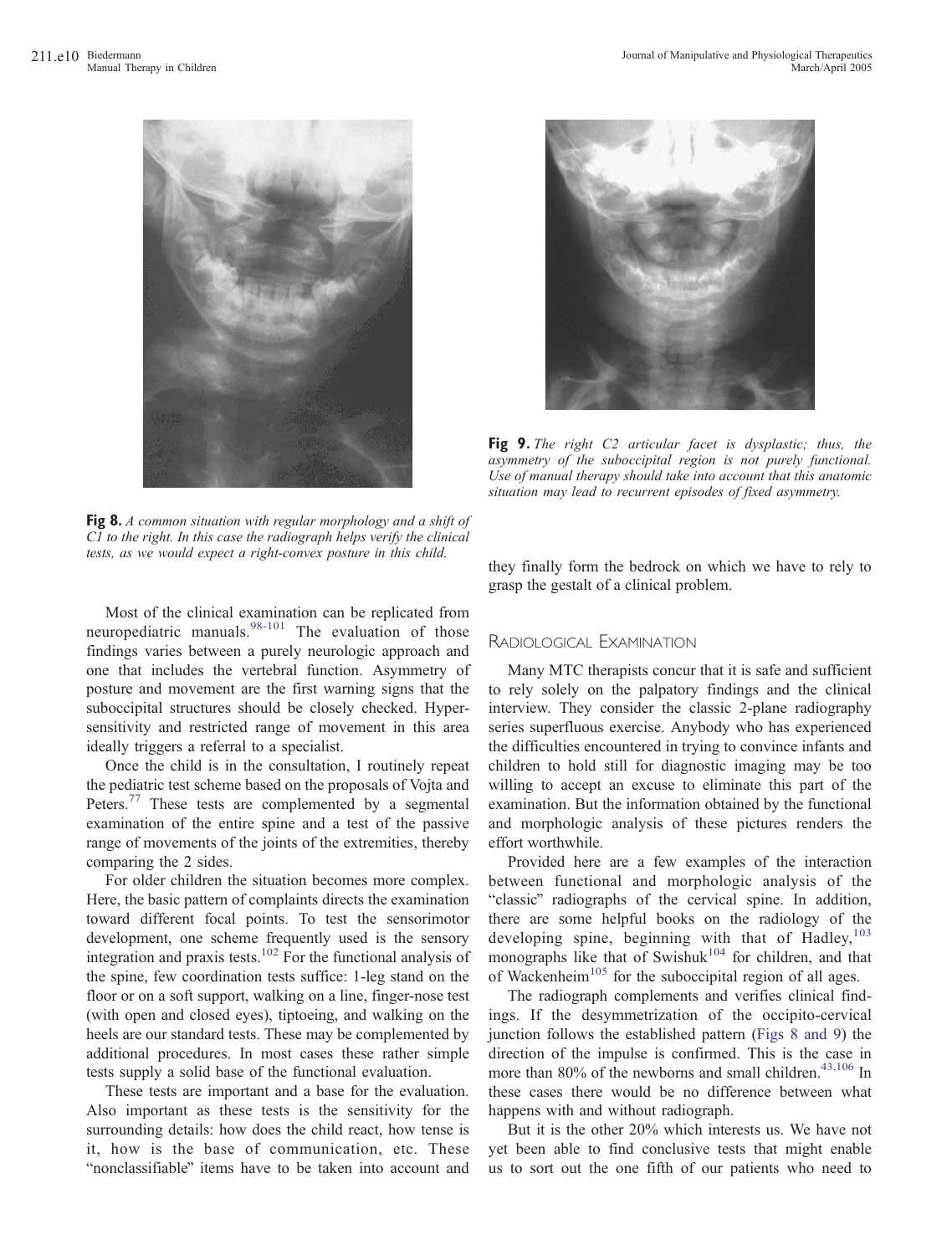<span id="page-11-0"></span>

Fig 10. Congenital posterior fusion of the C2/C3 vertebra. This finding is not necessarily connected to clinical problems; however, it helps to know about such a morphologic problem beforehand as one can advise, for example, not to do somersaults and to use an inclined work table to prevent unnecessary stress during anteflexion.

have radiographs taken before having examined them. If that was possible, we might first test for these criteria and take radiographs only in those cases which fulfill these (nonexisting) criteria. But as long as we do not have them at our disposal it is by far the lesser evil to screen systematically.

In those 20% of the cases where there is no match between radiological and clinical picture one has to be especially alert to find other discrete signs which might help to explain this discrepancy. It is not always possible to come to a completely satisfactory explanation for this discrepancy but in most of these cases a central neurologic component is present.

The risk of the use of ionizing radiation often triggers highly emotional arguments. Quite frequently a "cancer risk" is quoted to justify avoiding a standard radiological examination. It is true that fetuses and children are about twi[ce as](#page-15-0) radiosensitive as adults, but not much more than that.<sup>107</sup> It is time to scientifically challenge the old tenet stating that cancer risk is always proportional to dose, no matter how small.<sup>[108](#page-15-0)</sup> If we add to that the fact that the energy density used for plates of the cervical spine of small children is one of the lowest dosages used in conventional radiology it should be obvious that a risk-benefit analysis clearly favors the standard procedure of taking radiographs before any treatment of the cervical spine, regardless of the age of the patient.

By far the most common morphologic finding is the fusion of 2 vertebrae. Its relevance depends mostly on the levels involved and if the symmetry is preserved. A fusion



Fig 11. MTC of an infant. The infant lies supine in front of the therapist. In most cases the radiological examination preceded the examination and one is able to compare the radiological and the clinical picture. The treatment may ensue immediately after the examination, which has the additional advantage to avoid unnecessary stress for the nervous mothers. Most of parents do not realize the exact moment when we treated their child, as the protest of the young patient is almost as strong during the examination as during the manipulation.

of the C3 through C4 cervical vertebrae is much less relevant for the individual biography than a fusion of the C2 through C3 vertebrae, which impairs the anteflexion of the head considerably (Fig 10).

A second quite frequent finding is a hypoplasia of the dorsal arc of C1. As this structure does not have a direct static role these variants remain often unnoticed. Statistical evaluation of our material indicates a strong correlation between a hypoplastic arcus dorsalis C1 and asymmetries of the lumbosacral region on one hand and unilateral hypo-plasia of one hip joint.<sup>[19,109](#page-13-0)</sup>

Once a nonstandard form of the atlas is noticed it seems at least advisable to check for clinical signs of asymmetry of the pelvic girdle and functional deficits of one of the hip joints. If there are signs of asymmetry found there one can continue the examination with conventional radiographs or computed tomography scans.

Once one learned to overcome the difficulties of obtaining correct projections it is astonishing how much detailed information can be extracted. But it takes time and constant training to get to a satisfactory quality level.

#### TREATMENT

Manual therapy is a craft and therefore dependent on the individual. The soft correlation between manual findings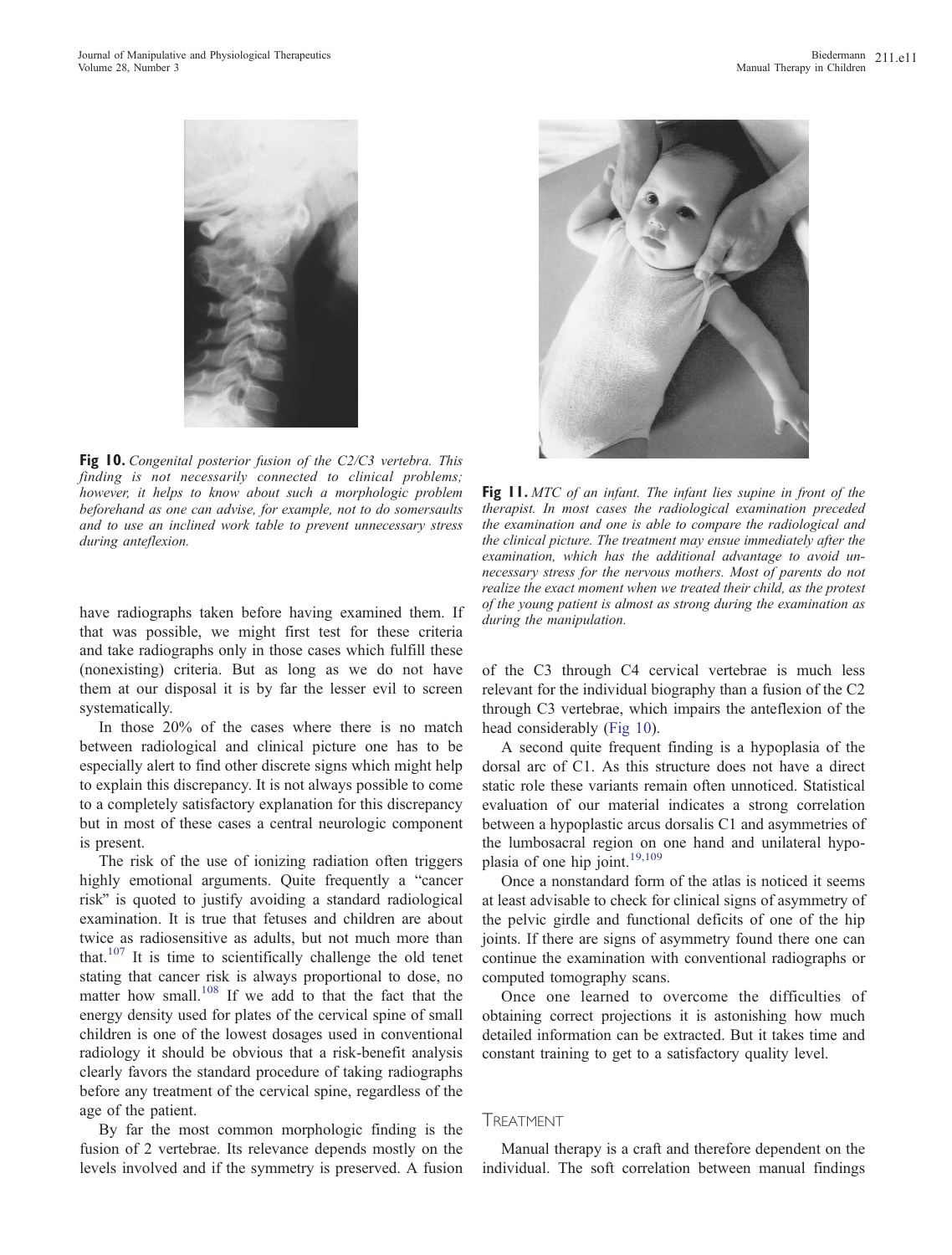and clinical symptoms make it more difficult to see the causal connection, even more so as these symptoms can be dealt with using different methods.

If C-scoliosis or motor asymmetries often improve under physiotherapy alone, why leave this proven path and try something new. Suboccipital strain is the leading factor. Without its removal, the symptoms can be dealt with by physiotherapy, but the reappearance of symptoms caused by suboccipital strain can later necessitate manipulation at or after entering school. Removal of suboccipital strain is the fastest and most effective way to treat the symptoms of KISS; one session is sufficient in most cases (81% once, another 16% twice). Manipulation of the occipito-cervical region leads to the disappearance of problems not reported by the parents because they did not see any connection with the vertebral spine ([Fig 11\)](#page-11-0).

The procedure used is basically an impulse manipulation. The infant lies on the examination table in front of the therapist. After the kinesiological and neurologic examination, the child is positioned on its back and we check the segments of the cervical spine. These findings are compared with the radiograph analysis. It is important to be patient; especially agitated children are difficult to examine. Careful friction massage of the short muscles of the neck helps manual palpation.

In most cases the direction of the manipulation is determined by the radiological findings. In the other cases the orientation of the torticollis, the palpation of segmental dysfunction, or the local pain reaction helps to find the best approach. The manipulation itself consists of a short thrust of the proximal phalanx of the medial edge of the second finger. It is mostly lateral; in some cases the rotational component can be added.

Selection of the direction of the treatment without radiographs seems the most plausible cause for the less encouraging results of some colleagues. The technique itself needs subtlety and long years of experience in the manual treatment of the upper cervical spine. In the hands of the experienced the risk is minimal; we have not yet encountered any serious complications. Most children cry for a moment, but stop as soon as they are in their mother's arms. In 5 cases (of more than 20,000 infants) the children vomited profusely after the treatment; this had no negative effect on the outcome and is consistent with the concept of MTC as a short-time irritation of the autonomous system.<sup>110</sup>

The most fascinating thing about MTC is its far reach. In my opinion, it determines many different details of an infant's well-being and its later development. This longdistance influence into a fourth dimension (time) distinguishes functional disorders of this biographical period from those encountered later on.

The essence of manual medicine is the restoration of impaired function, albeit in the framework of a preexisting form. This "form" has 2 components:  $(1)$  the morphology,

individually expressed on the base of our genetic patterns and their interaction with the environment during growth; and (2) the cybernetic patterns which are morphologically fixed on a microhistologic level in the CNS and as important a base for function as the macromorphology.

In an adult the balance between function and form is far on the side of the latter. A given (micro)anatomic situation determines what one is able to do. In adolescents, children and especially in infants and newborns the reverse is true. Here, function (and malfunction) determines the developing form in the 2 facets mentioned above. This is the essential difference.

Manual therapy in children bears only scant resemblance to the much less dramatic and well-known effects we see in adults. We are aware that we often repair without being able to heal, thus condemning both therapist and patient to repeat this exercise sooner or later.

In schoolchildren and infants one adjustment may be able to stop incessant weeklong crying or relieve a schoolchild of disabling headaches. Not all of these cases profit from MTC, but many more than the average pediatrician or general practitioner might concede spontaneously.

Manual therapy in children is not a scaled-down version of the procedure for adults. It is understandable for someone to regard any non-adult as a child and thus belonging to a group mainly defined by the quality of not yet having reached the status of an adult.

It is easier to find common etiologic patterns in the clinical situation in infants, as the external influences are less complex than in adults. Just comparing the KISS with the much more complex KISS-induced dyspraxy and dysgnosy shows how the influences of family, school, and work confound the picture. In adults we may find repercussions of functional disorders of the first years, but the intervening factors dominate and whereas a prognosis of the outcome of a treatment in infants is fairly reliable, and becomes more unpredictable later on.

The impact of early trauma on development was suggested more than hundred years ago by Palmer and Still; however, they did not define which signs to look for. General conjecture renders this statement almost useless, as everybody encounters accidents while growing up. Only when we are able to look for specific signs in the case history will it be possible to advance our understanding of the impact of the birth trauma on the clinical pattern of complaints of our patients.

The methods for the verification of short-term effects are of only limited use in this case, as the KISS model deals with long-term interdependences that escape any such test. We shall have to use epidemiologic procedures to come to grasps with these procedural problems.

The concepts that I present here will need to be scrutinized in detail. After more than 15 years of use, we can hope that the general structure stood the test of time. Our observations have given us a tool to better select those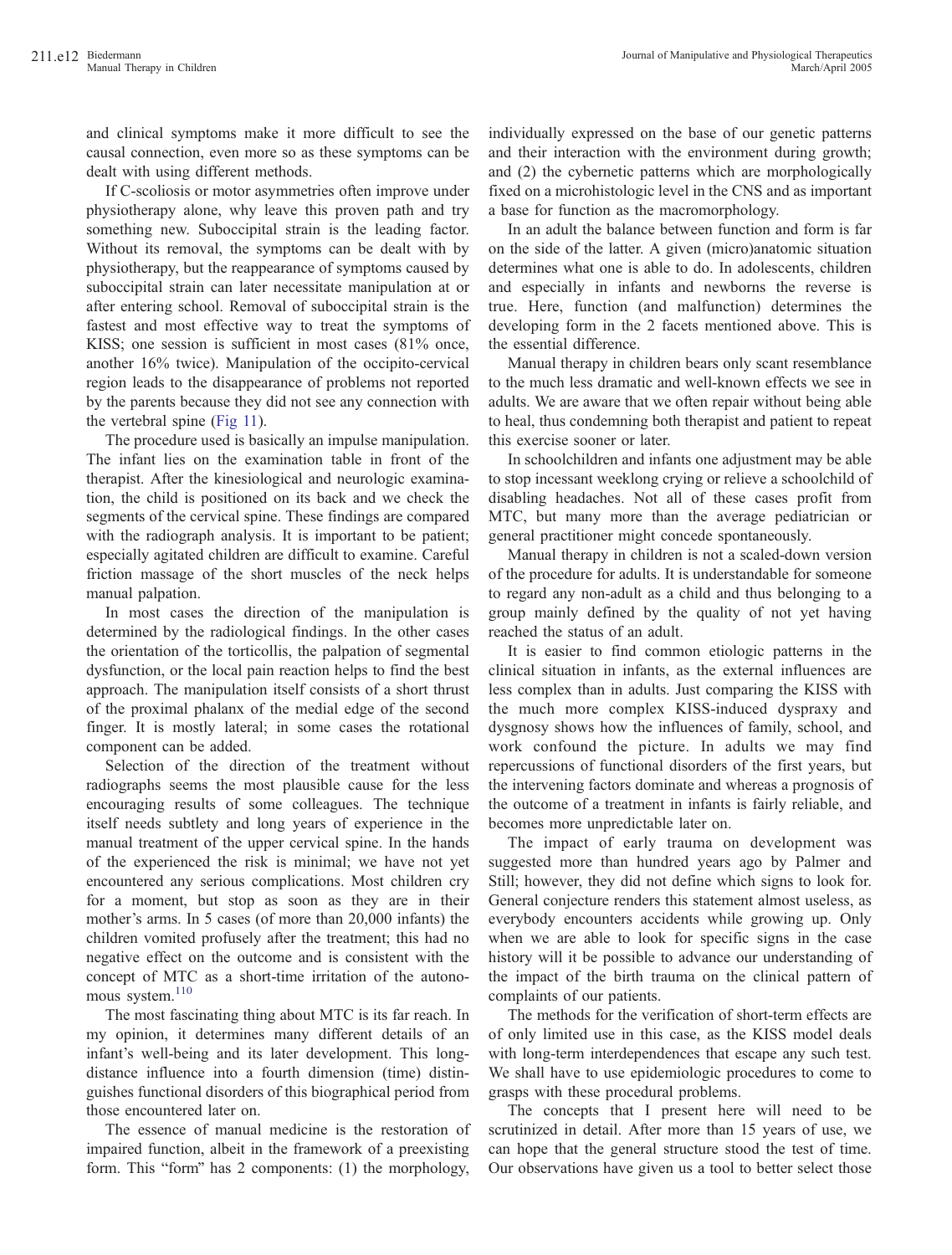<span id="page-13-0"></span>cases where manual therapy has the biggest chance of succeeding. My hopes are that the KISS and KISS-induced dyspraxy and dysgnosy tools may facilitate the interprofessional dialogue between pediatricians, neurologists, and manual therapists in the best interest of our young patients.

#### **REFERENCES**

- 1. Anrig CA, Plaugher G. Pediatric chiropractic. Baltimore: Williams & Wilkins; 1998.
- 2. Davies N. Chiropractic pediatrics. Edinburgh: Churchill Livingstone; 2000.
- 3. Gotlib AC, Beingessner M. Annotated bibliography of the biomedical literature pertaining to chiropractic pediatrics and manipulation in relation to the treatment of health conditions. J Can Chiropr Assoc 1995;39:154 - 71.
- 4. Rosner A. Infant and child chiropractic care: an assessment of research. Norwalk (Iowa): Foundation for Chiropractic Education and Research; 2003.
- 5. Lewit K. The functional approach. J Orthop Med 1994;16:  $73 - 4.$
- 6. Lecours A. Correlates of developmental behaviour in brain maturation. In: Bever T, editor. Regressions in mental development: basic phenomena and theories. Hillsdale (NJ): Erlbaum Assoc; 1982. p. 267 - 98.
- 7. Martin E, Kikinis R, Zuerrer M, Boesch C, Briner J, Kiewitz G, et al. Developmental stages of human brain: an MR study. J Comput Assist Tomogr 1988;12:917 - 22.
- 8. Noebels J. Introduction to structure-function relationships in the developing brain. In: Kellaway P, Noebels J, editors. Problems and concepts in developmental neurophysiology. Baltimore: Johns Hopkins Univ Press; 1989. p. 151-60.
- 9. Thorngren-Jerneck K, Ohlsson T, Sandell A, Erlandsson K, Strand SE, Ryding E, et al. Cerebral glucose metabolism measured by PET in term newborn infants with hypoxic ischaemic encephalopathy. Pediatr Res 2001;29:495 - 501.
- 10. Giedd JN, Blumenthal J, Jeffries NO. Brain development during childhood and adolescence: a longitudinal MRI study. Nat Neurosci 1999;2:861-3.
- 11. Sowell ER, Trauner DA, Gamst A, Jernigan TL. Development of cortical and subcortical brain structures in childhood and adolescence: a structural MRI study. Dev Med Child Neurol 2002;44:4 - 16.
- 12. Winick M. Nutrition and brain development. Curr Concepts Nutr 1984;13:71 - 86.
- 13. Hobson P. Cradle of thought. London: Macmillan; 2002.
- 14. Biedermann H. Schreikinder: Welche Rolle spielen vertebragene Faktoren? Man Ther 2000;4:27 - 31.
- 15. Barr RG, McMullan SJ, Spiess H, Leduc DG, Yaremko J, Barfield R, et al. Carrying as colic "therapy": a randomized controlled trial. Pediatrics 1991;87:623 - 30.
- 16. von Hofacker N, Papousek M, Jacubeit T, Malionwski M. Rätsel der Säuglingskoliken. Monatsschr Kinderheilk 1999; 147:244 - 53.
- 17. Lucassen P. Infantile colic in primary care. Amsterdam: Vrije Universiteit; 1999.
- 18. Gracovetsky SA. The spinal engine. Wien: Springer; 1988.
- 19. Sacher R. Die postnatale Entwicklung des frontalen Kondylen-Gelenkachsenwinkels C0/C1. Rö Fo 2004;847-51.
- 20. Stewart DB. The pelvis as passageway. I. Evolution and adaptations. Br J Obstet Gyn 1984;91:611 - 7.
- 21. Stewart DB. The pelvis as passageway. II. The modern human pelvis. Br J Obstet Gyn 1984;91:618 - 23.
- 22. Eskew PN, Saywell RM, Zollinger TW, Erner BK, Oser TL. Trends in the frequency of cesarean delivery. A 21-year experience, 1970-1990. J Reprod Med 1994;39:809 - 17.
- 23. Klein M, Waldhor T, Vutuc C, Beck A. Frequency of cesarean sections in Austria. Gynakol-Geburtshilfliche Rundsch 2000; 40:125 - 9.
- 24. Rancke-Madsen A. Frequency of cesarean section in Denmark during 1980-1989. Ugeskr Laeger 1991;154:29 - 30.
- 25. Ludwig B, Brand M, Brockerhoff P. Post partum CT-examinations of the heads of full-term infants. Neuroradiology 1980;20:145 - 54.
- 26. Preuschoft H. Body posture and mode of locomotion in early Pleistocene hominids. Folia Primatol 1971;14:209 - 40.
- 27. Preuschoft H. Zur Evolution der menschlichen Becken-und Rumpfform. In: Biedermann H, editor. Manualtherapie bei Kindern. Stuttgart: Enke; 1999. p. 77-88.
- 28. Starck D. Vergleichende anatomie der Wirbeltiere. Berlin: Springer; 1979.
- 29. Fick R. Handbuch der anatomie und mechanik der gelenke. Jena: Fischer; 1911.
- 30. Gutmann G, Biedermann H. Funktionelle Röntgenanalyse der Lenden-Becken-Hüftregion. Stuttgart: Fischer; 1990.
- 31. Martius H. Der Kreuzschmerz der Frau. Stuttgart: G. Thieme; 1947.
- 32. Wiltschke-Schrotta K. Zur evolution der Geburt. In: Biedermann H, editor. Manualtherapie bei Kindern. Stuttgart: Enke; 1999. p. 89 - 98.
- 33. Valk J, van der Knaap MS, de Grauw T. The role of imaging modalities in the diagnosis of posthypoxic-ischaemic and haemorrhagic conditions of infants. Klin Neuroradiol 1991; 2:83 - 140.
- 34. Lierse W. Das Becken. In: Wachsmuth VL, editor. Praktische anatomie. Berlin: Springer; 1984. p. 337.
- 35. Wischnik A, Nalepa E, Lehmann KJ. Zur prävention des menschlichen geburtstraumas I. Mitteilung: die computergestützte simulation des geburtsvorganges mit hilfe der kernspintomographie und der finiten-element-analyse. Geburtshilfe Frauenheilkunde 1993;53:35 - 41.
- 36. Govaert P, Vanhaesebrouck P, de-Praeter C. Traumatic neonatal intracranial bleeding and stroke. Arch Dis Child 1992;67: 840 - 5.
- 37. Goldberg E. The executive brain. Oxford: Oxford Univ Press; 2001.
- 38. Kolár P. The sensomotor nature of postural functions. Its fundamental role in rehabilitation of the motor system. J Orthop Med 1999;21:40 - 5.
- 39. Meyer T. Das KISS-Syndrom. Man Med 1994;31:30.
- 40. Meyer T. Methodiek van manuele therapie. Rotterdam: Manuscript; 1991.
- 41. Neumann C. Differenze di lunghezza fra gli arti interiori e genesi delle scoliosi nell'eta` evolutiva. Ginnast Med 1962;x:32 - 5.
- 42. Neumann C. Posible etiologica de las escoliosis lamadas "idiopaticas". G Sanit 1974;31:116 - 7.
- 43. Biedermann H. Pathogenese und therapie frühkindlicher symmetriestörungen (Parts 1 and 2). Hautnah, Pädiatr  $1995.7.4 - 14.84 - 98$
- 44. Biedermann H. KISS-Kinder: eine katamnestische untersuchung. In: Biedermann H, editor. Manualtherapie bei Kindern. Stuttgart: Enke; 1999. p. 27 - 42.
- 45. Binder H, Gaiser JF, Koch B. Congenital muscular torticollis: results of conservative management with long-term follow-up in 85 cases. Arch Phys Med Rehabil 1987;68:222-5.
- 46. Entel RJ, Carolan FJ. Congenital muscular torticollis: magnetic resonance imaging and ultrasound diagnosis. J Neuroimaging 1997;7:128 - 30.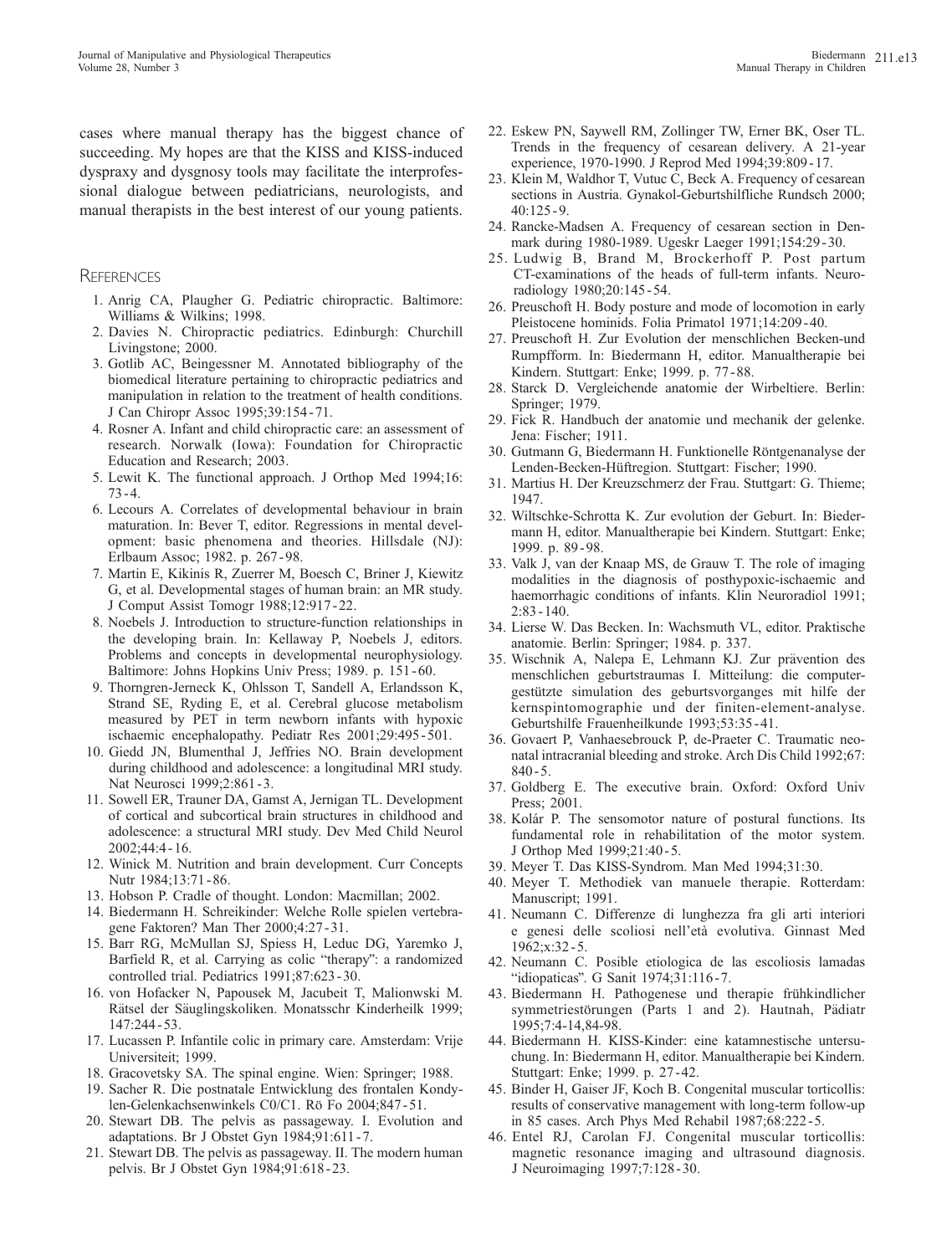- <span id="page-14-0"></span>47. Porter SB, Blount BW. Pseudotumor of infancy and congenital muscular torticollis. Am Fam Phys 1995;52:1731 - 6.
- 48. Robin NH. Congenital muscular torticollis. Pediatr Rev 1996;17:374 - 5.
- 49. Tom LW, Handler SD. The sternocleidomastoid tumor of infancy. Int J Pediatr Otorhinolaryngol 1987;13:245 - 55.
- 50. Vojta V, Aufschnaiter DV, Wassermeyer D. Der geburtstraumatische torticollis myogenes und seine krankengymnastische behandlung nach Vojta. Krankengymnastik 1983;35: 191 - 7.
- 51. Kraus R, Han BK, Babcock DS, Oestreich AE. Sonography of neck masses in children. AJR Am J Roentgenol 1986; 146:609 - 13.
- 52. Ljung JGBM, Guerry T, Schoenrock LD. Congenital torticollis: evaluation by fine-needle aspiration biopsy. Laryngoscope 1989;99:651 - 4.
- 53. Bratt HD, Menelaus MB. Benign paroxysmal torticollis of infancy. J Bone Joint Surg 1992;74-B:449 - 51.
- 54. Kamieth H. Die chiropraktische Kopfgelenksdiagnostik unter funktionellen Gesichtspunkten nach Palmer-Sandberg-Gutmann aus schulmedizinisch-radiologischer Sicht. Z Orthop 1988;126:108 - 16.
- 55. Keesen W, Crow A, Hearn M. Proprioceptive accuracy in idiopathic scoliosis. Spine 1993;17:149-55.
- 56. Buchmann J, Bülow B, Pohlmann B. Asymmetrien der kopfgelenksbeweglichkeit von kindern. Man Med 1992; 30:93 - 5.
- 57. Rönnqvist L. A critical examination of the Moro response in newborn infants— symmetry, state relation, underlying mechanisms. Neuropsychologia 1995;33:713 - 26.
- 58. Seifert I. Kopfgelenksblockierung bei neugeborenen. Rehabilitacia, Prag (Suppl) 1975;10:53 - 7.
- 59. Hassenstein B. Verhaltensbiologie des Kindes. München: Piper; 1987.
- 60. Andry de Boisregard N. L'orthopédie ou l'art de prévenir et de corriger dans les enfants les difformités du corps. Paris: Vv Alix; 1741.
- 61. Spock B. Etiological factors in the hypertrophic stenosis and infantile colic. Psychosom Med 1944;6:162.
- 62. Wessel MA, Cobb JC, Jackson EB, Harris GS. Paroxysmal fussing in infancy, sometimes called "colic". Pediatrica 1954; 14:421 - 34.
- 63. Papousek M, von Hofacker N. Persistent crying in early infancy: a non-trivial condition of risk for the developing mother-infant relationship. Child Care Health Dev 1998; 24:395 - 424.
- 64. Rautava P, Lehtonen L, Helenius H, Sillanpää M. Infantile colic: child and family three years later. Pediatrics 1995;  $96.43 - 7$
- 65. Kuehnen H. A new pediatric approach: manual medicine in the therapy of adolescents' functional disorders. In: Biedermann H, editor. Manual therapy in children. Edinburgh: Elsevier; 2004. p. 113 - 24.
- 66. American Academy of Paediatrics. Commitee on Nutrition: hypoallergenic formulas. Pediatrics 1989;83:1069 - 86.
- 67. Brazelton BT. Crying in infancy. Pediatrics 1962;29:579 88.
- 68. St James-Roberts I, Halil T. Infant crying patterns in the first year: normal community and clinical findings. J Child Psychol Psychiatry 1991;32:951 - 68.
- 69. Miller AR, Barr RG. Infantile colic: is it a gut issue? Pediatr Clin North Am 1991;38:1407 - 23.
- 70. Lehtonen L, Korhohnen T, Korvenranta H. Temperament and sleeping patterns in colicky infants during the first year of life. J Dev Behav Pediat 1994;15:416 - 20.
- 71. Hughes S, Bolton J. Is chiropractic an effective treatment of infantile colic? Arch Dis Child 2002;86:382-4.
- 72. Mercer C, Nook B. The efficacy of chiropractic spinal adjustment as a treatment protocol in the management of infantile colic. In: Haldeman S, Morphy B, editors. 5th World Federation of Chiropractic Congress, Auckland NZ, 1999. Toronto: WFC; 1999. p. 170 - 1.
- 72. Mercer C, Nook B. The efficacy of chiropractic spinal adjustment as a treatment protocol in the management of infantile colic. In: Haldeman S, Morphy B, editors. 5th World Federation of Chiropractic Congress, Auckland, NZ, 1999. Toronto: WFC; 1999. p. 170 - 1.
- 73. Olafsdottir E, Forshei S, Fluge G, Markestad T. Randomised controlled trial of infantile colic treated with chiropractic spinal manipulation. Arch Dis Child 2001;84: 138 - 41.
- 74. Wilberg J, Nordsteen J, Nilsson N. The short-term effect of spinal manipulation on the treatment of infantile colic. J Manipulative Physiol Ther 1999;22:517 - 22.
- 75. Hülse M, Neuhuber WL, Wolff HD, editors. Der Kraniozervikale Übergang. Berlin: Springer; 1998.
- 76. Bobath B. Abnorme Haltungsreflexe bei gehirnschäden. Stuttgart: Thieme; 1976.
- 77. Vojta V, Peters A. Das Vojta-Prinzip. Berlin: Springer; 1992.
- 78. Mootz R, Bowers L, editors. Chiropractic care of special populations. Gaithersburg (Md): Aspen Publications; 1999.
- 79. Bönsch J. Das Problem der sogenannten Säuglingsskoliose. Wien Med Wochenschr 1972;122:498 - 500.
- 80. Gladel W. Überlegungen zur spontanheilung der sogenannten Säuglingsskoliose. Z Orthop 1977;115:633.
- 81. Locke JL. The child's path to spoken language. Boston: Harvard Univ Press; 1993.
- 82. Mayo LH, Florentine M, Buus S. Age of second-language acquisition and perception of speech in noise. J Speech Lang Hear Res 1997;40:686-93.
- 83. Perani D, Paulesu E, Galles NS, Dupoux E, Dehaene S, Bettinardi V, et al. The bilingual brain. Proficiency and age of acquisition of the second language. Brain 1998;121: 1841 - 52.
- 84. Barker DJ. Intrauterine programming of adult disease. Mol Med Today 1995;1:418 - 23.
- 85. Nathanlielsz PW. Life in the womb: the origin of health and disease. Ithaca (NY): Promethan Press; 1999.
- 86. Biedermann H, editor. Manualtherapie bei Kindern. Suttgart: Enke; 1999.
- 87. Lewit K, Janda V. Die entwicklung von gefügestörungen der wirbelsäule im kindesalter und die grundlagen einer prävention vertebragener beschwerden. In: Müller D, editor. Neurologie der wirbelsäule und des rückenmarkes im kindesalter. Jena: Fischer; 1964. p. 371 - 89.
- 88. Borusiak P, Wirth S, Biedermann H. Ankündigung einer studie zur wertigkeit der manualtherapie bei chronischen kopfschmerzen im kindesalter. Man Med 2003;41: 329 - 30.
- 89. Gutmann G. Die halswirbelsäule: allgemeine funktionelle pathologie und klinische syndrome. Stuttgart: Fischer; 1983.
- 90. Schmitz H, Ewers J. EWMM-workshop Antwerpen. Man Med 2002;40:253 - 4.
- 91. Obel A, Jurik AG. Alternating scoliosis as a symptom of spinal tumor. Fortschr Rö 1991;155:91-2.
- 92. Matson DD, Tachdjinan MO. Intraspinal tumors in infants and children. Postgrad Med 1963;34:279 - 85.
- 93. Bussieres A, Cassidy D, Dzus A. Spinal cord astrocytoma presenting as torticollis and scoliosis. J Manipulative Physiol Ther 1994;17:113 - 8.
- 94. Shafrir Y, Kaufman BA. Quadriplegia after chiropractic manipulation in an infant with congenital torticollis caused by a spinal cord astrocytoma. J Pediatr 1992;120:266 - 9.